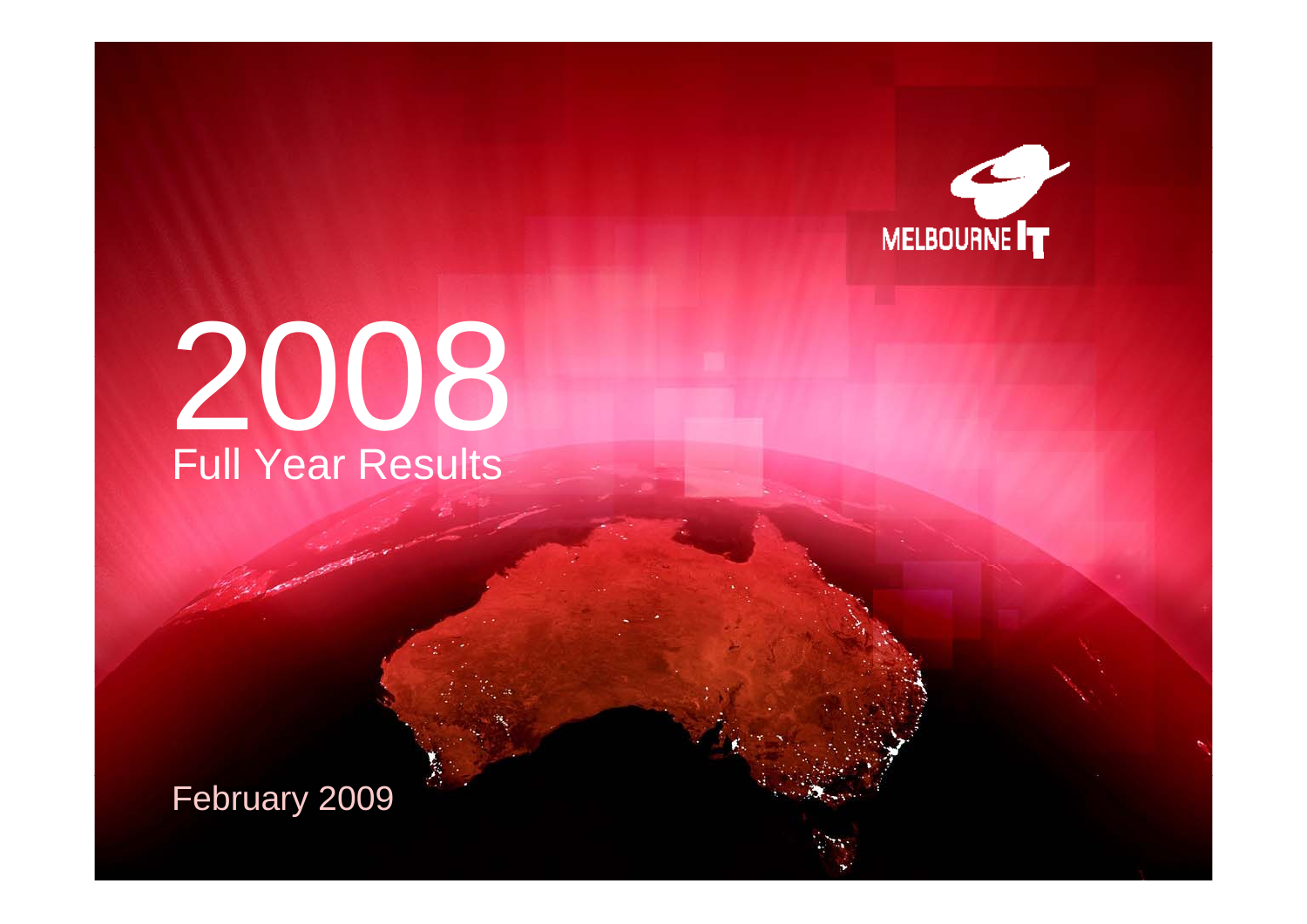

| Year ended 31 December (A\$)             | <b>FY 08*</b>      | <b>FY 07</b> | <b><b></b><i>€</i></b> |
|------------------------------------------|--------------------|--------------|------------------------|
| <b>Revenue</b>                           | \$186.2m           | \$154.4m     | 21%                    |
| <b>EBIT</b>                              | \$23.7m            | \$20.1m      | 18%                    |
| <b>NPAT</b>                              | \$16.2m            | \$13.9m      | 17%                    |
| <b>Basic EPS</b>                         | 20.87 <sub>¢</sub> | 18.15 $\phi$ | 15%                    |
| <b>Operating Cash</b>                    | \$26.4m            | \$24.6m      | 8%                     |
| <b>Final Dividend</b><br>(Fully franked) | 80¢                | $7.0\phi$    | 14%                    |
| <b>Deferred Gross Margin</b>             | \$28.5m            | \$21.8m      | 31%                    |

**Slide 2***\* FY 08 figures include VeriSign DBMS contribution, integration & financing costs from 1 May & contribution from Advantate joint venture*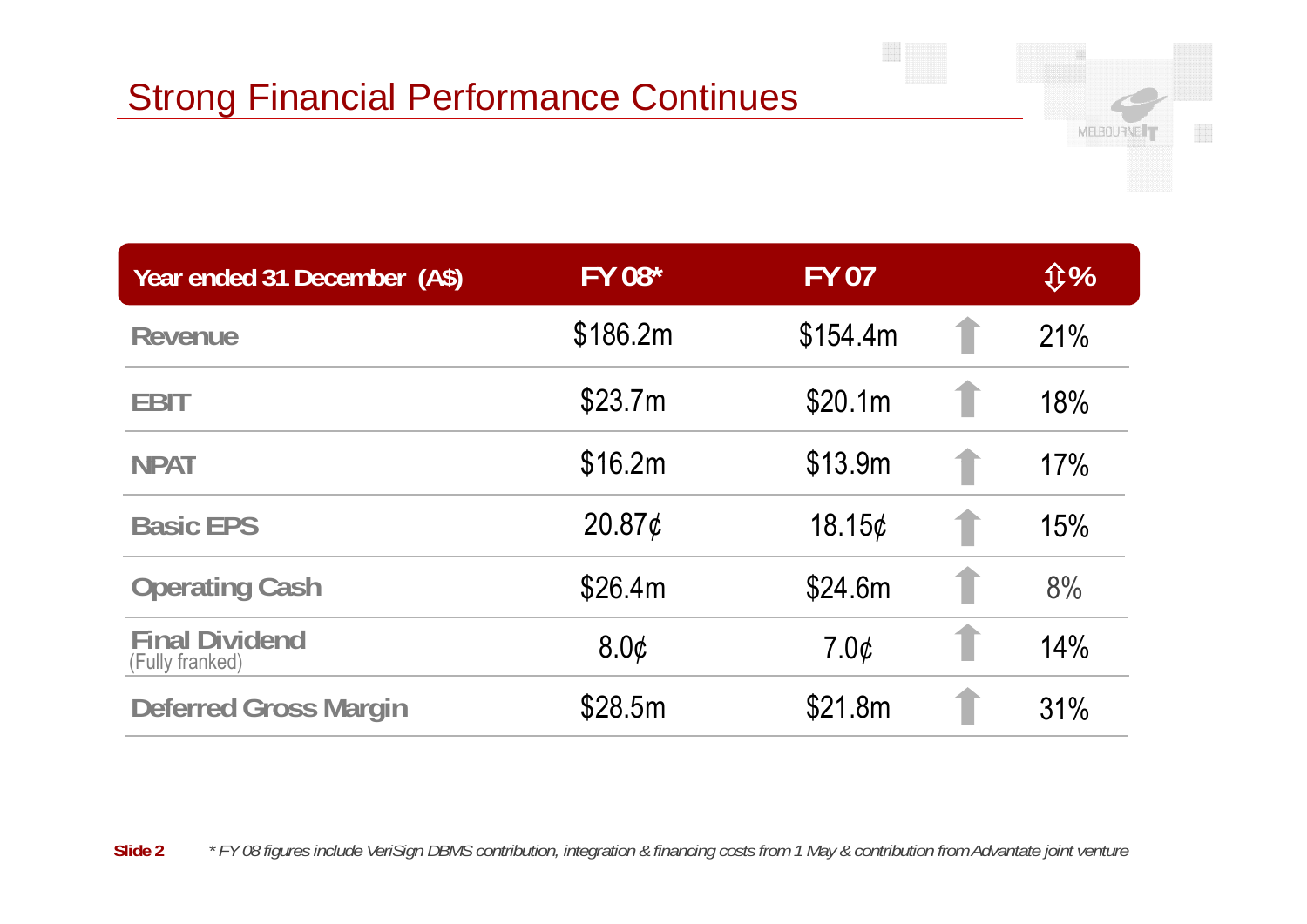## 2008 Overview

- $\Xi$  6th consecutive year of growth
	- $\blacksquare$ Revenue
	- Î. Profit
	- Î. Operating cash
	- Î, Fully-franked dividends
	- à. Earnings per share
- $\Xi$  Continuing to evolve our business
	- Î. Into a successful global IT services company
	- Î. Broaden revenue base to insulate against the economic slowdown
	- $\blacksquare$ Position to accelerate growth as market stability returns
- $\Delta$ Focus on annuity products and bundling services to meet customers' needs & grow ARPU

**MELBOURNE** 

 $\overline{\mathbf{M}}$  $\Xi$  Final quarter 2008 – evidence of slowdown in all divisions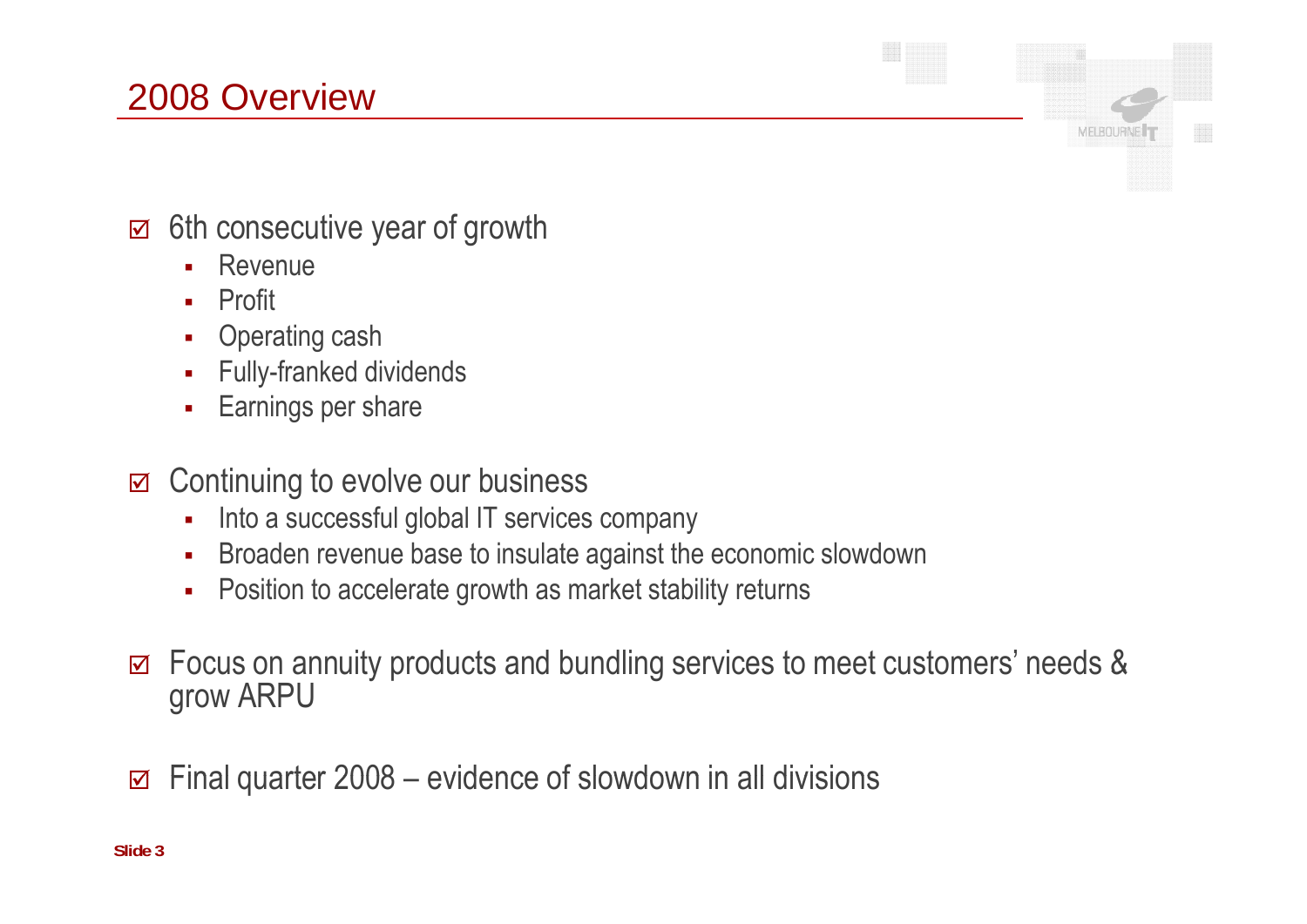⊠ Names Under Management (NUM) grew 8% to 5.9m\*  $\Xi$  Industry growth also slowing – 16% in 2008 vs 28% in 2007

 $\Delta$  Strong AUD/USD exchange rate for most of the year impacted results ■ \$800k+ negative impact on EBIT year on year across the Group

## **Ø Acquisition of VeriSign DBMS**

- П Phase 1 integration completed - met all key targets & deliverables
- $\blacksquare$ Client transition going well

 $\Xi$  Advantate JV established, sales team in place and beginning to build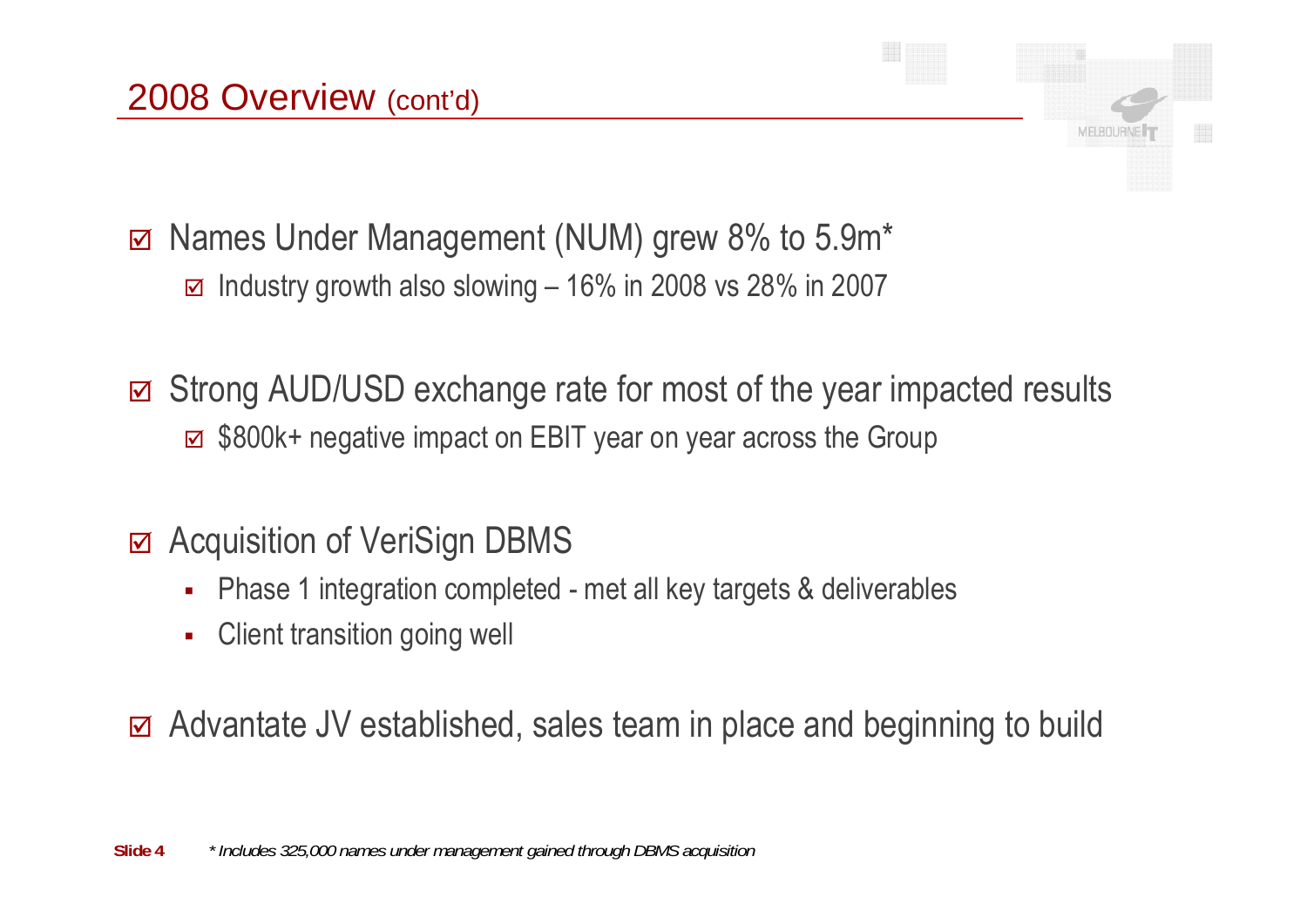$\blacktriangledown$ Focus on process improvement & managing cost base

- $\overline{\mathbf{M}}$ Increased sales capability across the world
- $\overline{\mathsf{M}}$  Revitalised IWS transformation program to consolidate systems to support longterm growth
	- $\blacksquare$ Tam Vu, former CIO/Business Transformation Director of Seek, leading this program
- $\overline{\mathbf{M}}$  Continued Investment in infrastructure virtualisation capabilities
	- Î. Investment in VMware Enterprise Server Virtualisation
	- Î. • 40% of servers have been virtualised – 16:1 consolidation ratio, 25:1 density improvement
	- Î. 100% of shared storage has been virtualised – enabling three times the storage to be managed by the same team
	- a. Developing cloud based infrastructure offerings in conjunction with VMware (vCloud)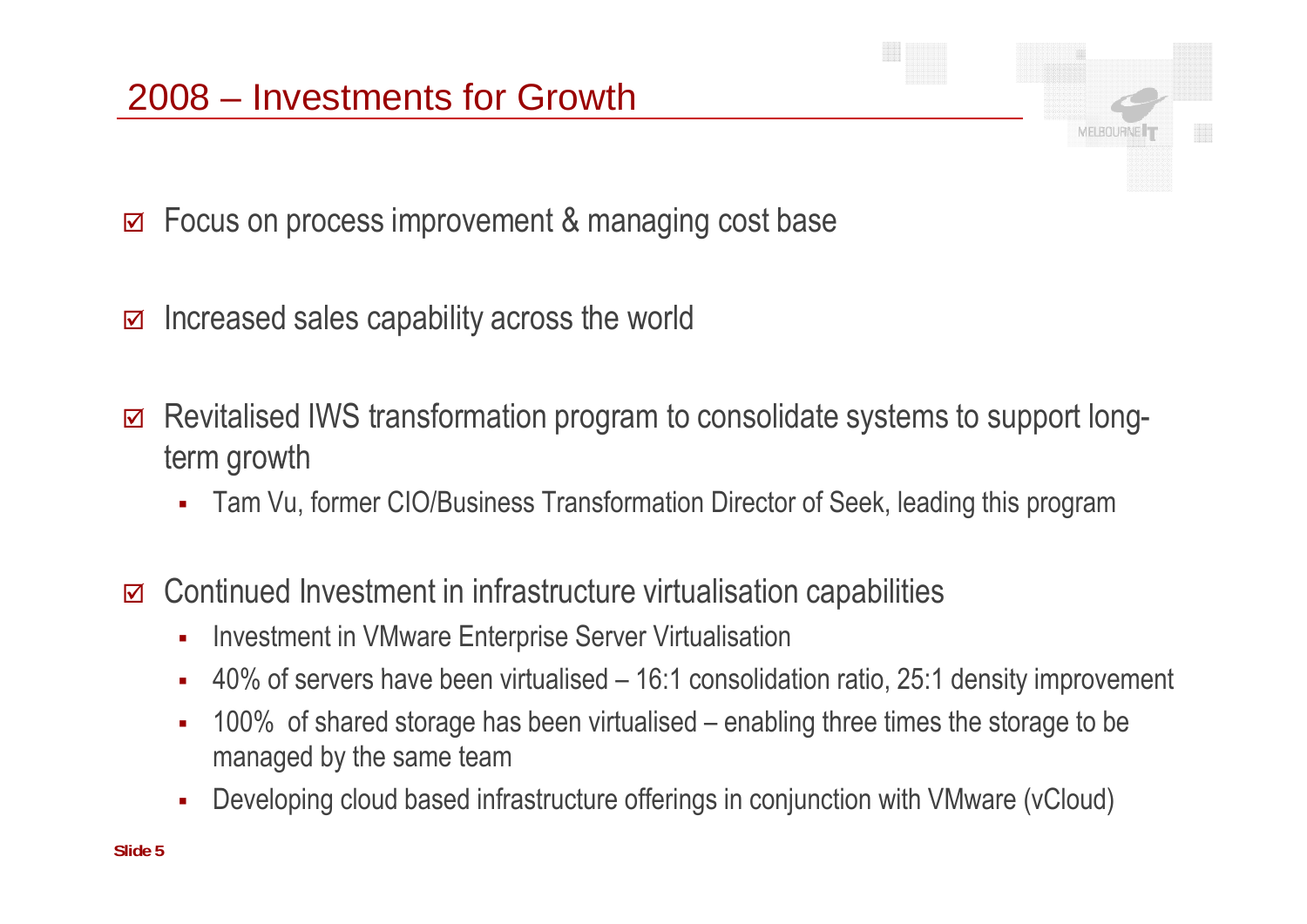$\overline{\mathbf{M}}$ Other investments to support scalability & create efficiencies

- $\blacksquare$ New storage infrastructure \$3.4m
- Ē. - Enterprise-grade data centre backup solution \$1m
- п Data centre expansions – Australia & US
- $\blacksquare$ Enhanced anti-spam & anti-virus capabilities
- Ē. New software systems to improve productivity across the Group
- Ė Launch of new Project Management web portal, timesheet system and resource mana gement tools
- $\boxdot$  Investments in training
	- $\mathbf{r}$ Sales, management, leadership and specialised technical training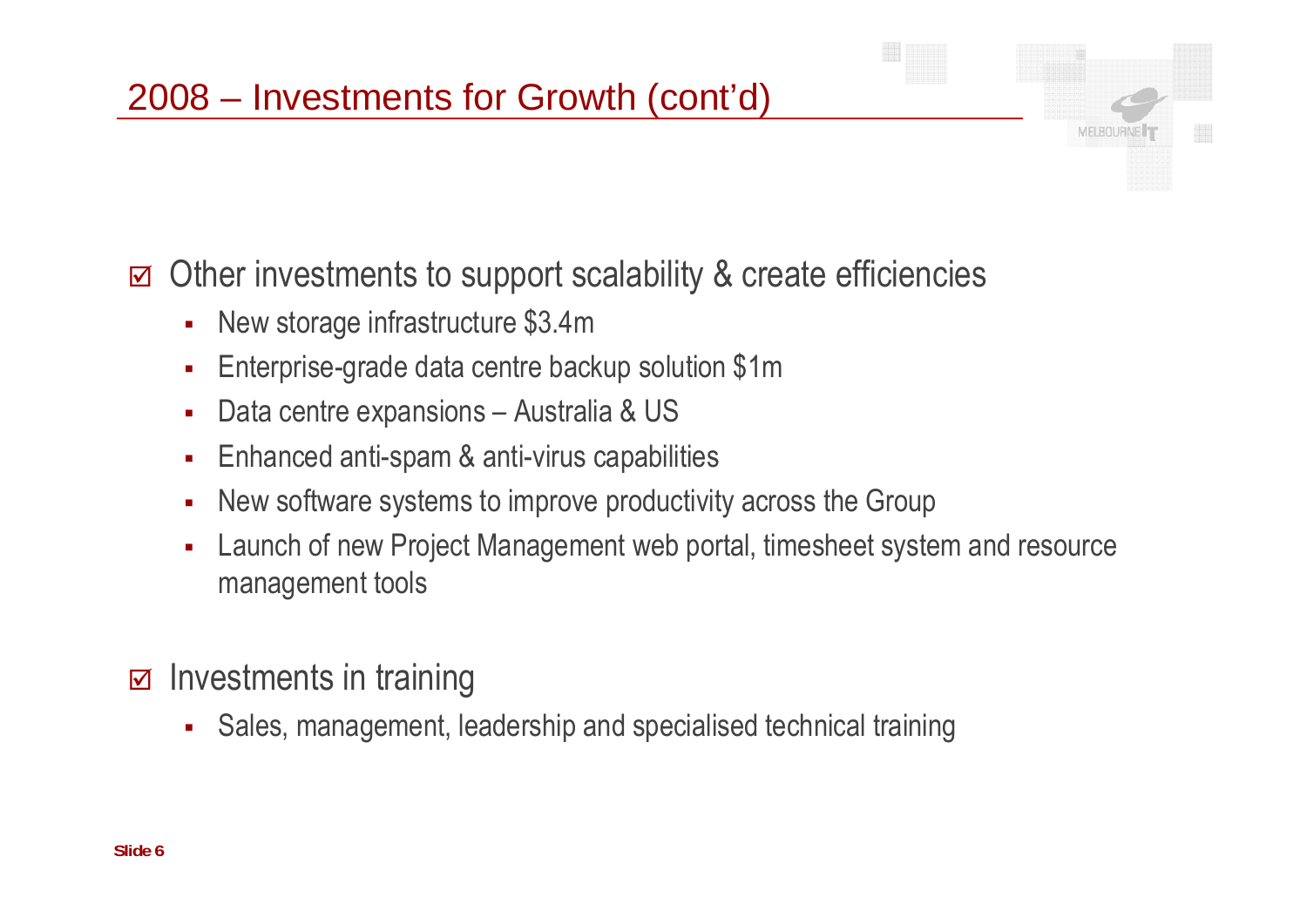## 2009 – Challenges



- П Global IT spend to be static in  $2009$  ( $DC$ ) – longer time to decisions
- П SMBs under pressure, 100,000+ expected to fail in 2009 (D&B Australia)
- п Continued domain name & shared hosting commoditisation
- П Need to re-energise some major international partners
- п Complexity of global operations
- п Volatile global exchange rates
- п Slowing growth in global domain name registration rates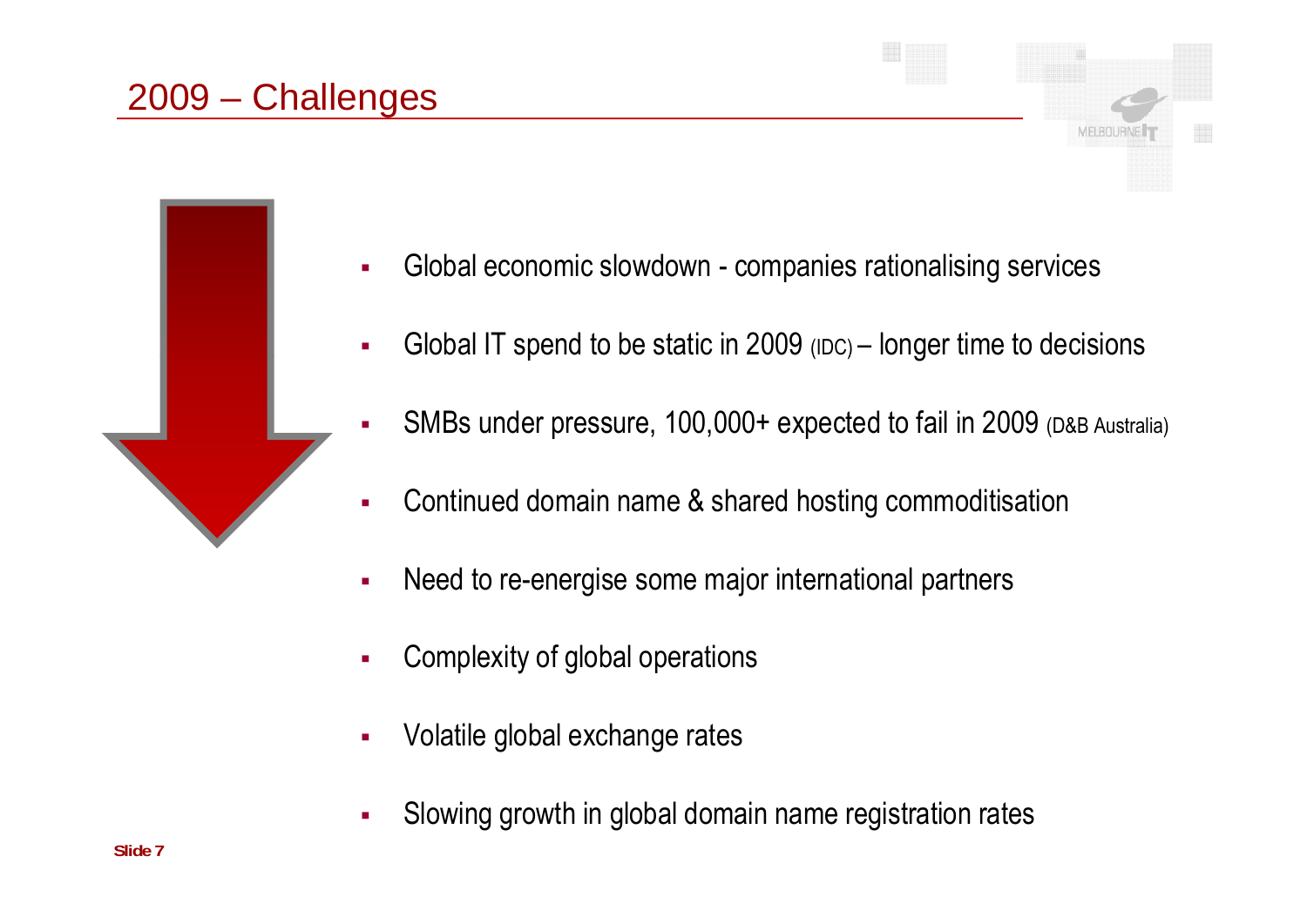## 2009 – Opportunities for Growth

- $\mathbf{r}$ DBMS integration on track, focus on cross-selling to client base
- $\mathbf{r}$ SaaS predicted to grow 42% in 2009 due to downturn (IDC)
- $\mathbf{r}$ Liberalisation of gTLDs in 2009, making '.brand' a reality
- $\mathbf{r}$ New TLDs and IDNs adding complexity to digital brand management
- × • Online ad & SEM growth slowing, still double-digit growth predicted (eMarketer.com)
- × Growing requirements for Virtualisation / Capacity on Demand / Pay As You Grow
- $\mathbf{r}$ Strong cost control focus across the board
- $\mathbf{r}$ Slowing staff churn, salary pressure reducing
- ٠ Strong brand & positioning in key global markets
- $\mathbf{r}$ Large, diverse customer base
- **Slide 8** п Process and productivity improvements to be delivered from IWS execution



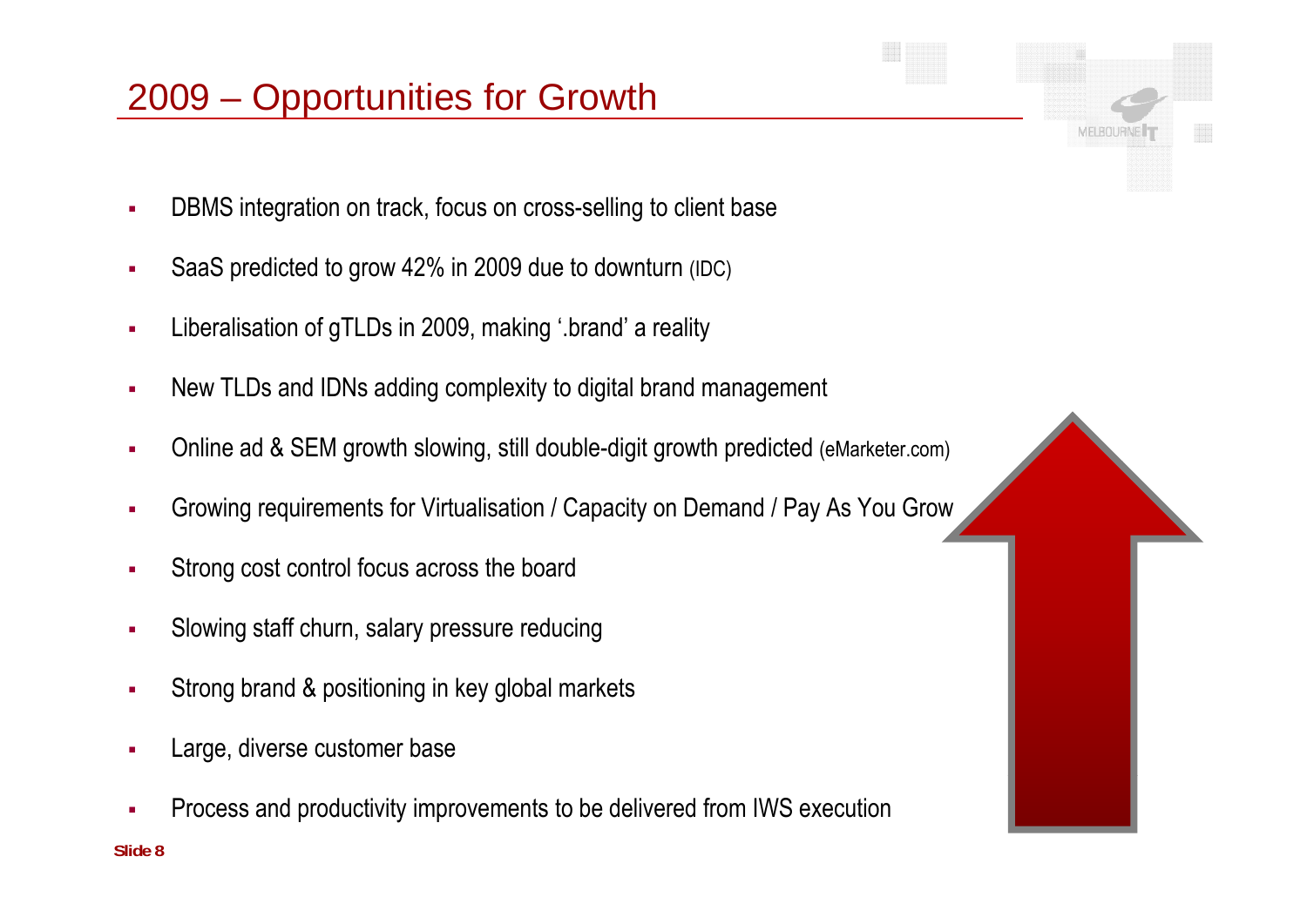## Divisional Performance – including Advantate & DBMS

MELBOURNE<sup>1</sup>

| Year ended 31 December (A\$)              | <b>FY 08</b>        | <b>FY 07</b>        | <b>介%</b>  |
|-------------------------------------------|---------------------|---------------------|------------|
| Revenue<br><b>Business &amp; Consumer</b> | \$186.2m<br>\$42.7m | \$154.4m<br>\$41.3m | 21%<br>3%  |
| <b>Partner Solutions (Reseller)</b>       | \$61.4m             | \$60.4m             | 2%         |
| <b>Corporate &amp; Government</b>         | \$26.0m             | \$23.3m             | 12%        |
| <b>Digital Brand Services (incl DBMS)</b> | \$44.9m             | \$17.1m             | 162%       |
| <b>For The Record</b>                     | \$8.9m              | \$10.6m             | $-16%$     |
| <b>Interest and Other Revenue</b>         | \$2.3m              | \$1.7m              | 35%        |
| EBIT                                      | \$23.7m             | \$20.1m             | <b>18%</b> |
| <b>Business &amp; Consumer</b>            | \$11.8m             | \$11.2m             | 6%         |
| <b>Partner Solutions (Reseller)</b>       | \$7.4m              | \$7.8m              | $-5%$      |
| <b>Corporate &amp; Government</b>         | \$3.2m              | \$2.8m              | 16%        |
| <b>Digital Brand Services (incl DBMS)</b> | \$4.3m              | \$0.9m              | 396%       |
| <b>For The Record</b>                     | \$0.5m              | \$0.7m              | $-28%$     |
| <b>Advantate Contribution</b>             | $-$0.7m$            | N/a                 | N/a        |
| <b>Corporate Overhead</b>                 | $-$2.9m$            | $-$ \$3.3m          | $-12%$     |

**Slide 9** *NB Figures may not total exactly due to rounding*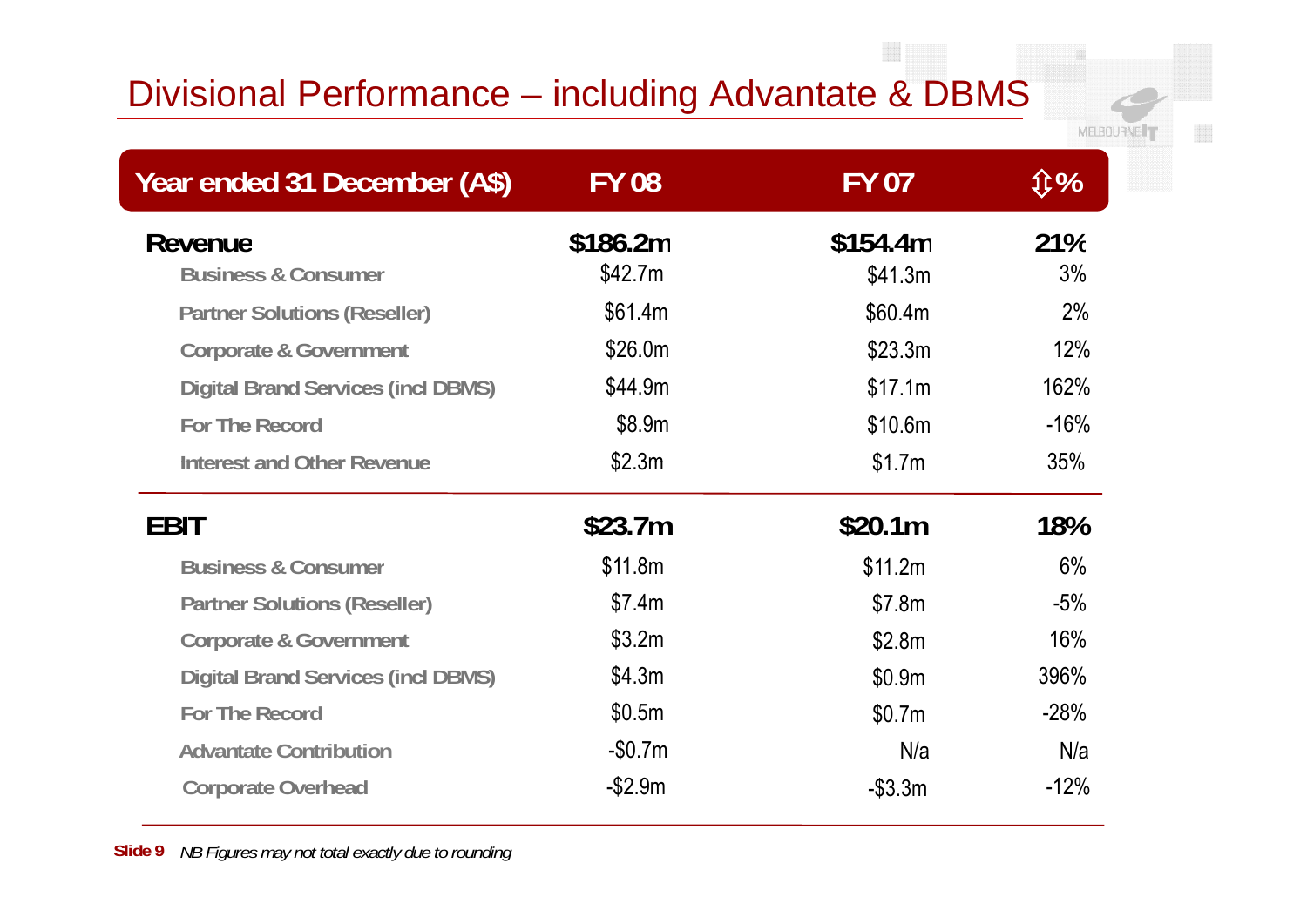## Financial Performance





#### **EBIT(\$m)**



MELBOURNE<sup>IT</sup>

#### **NPAT(\$m) Operating Cash (\$m)**

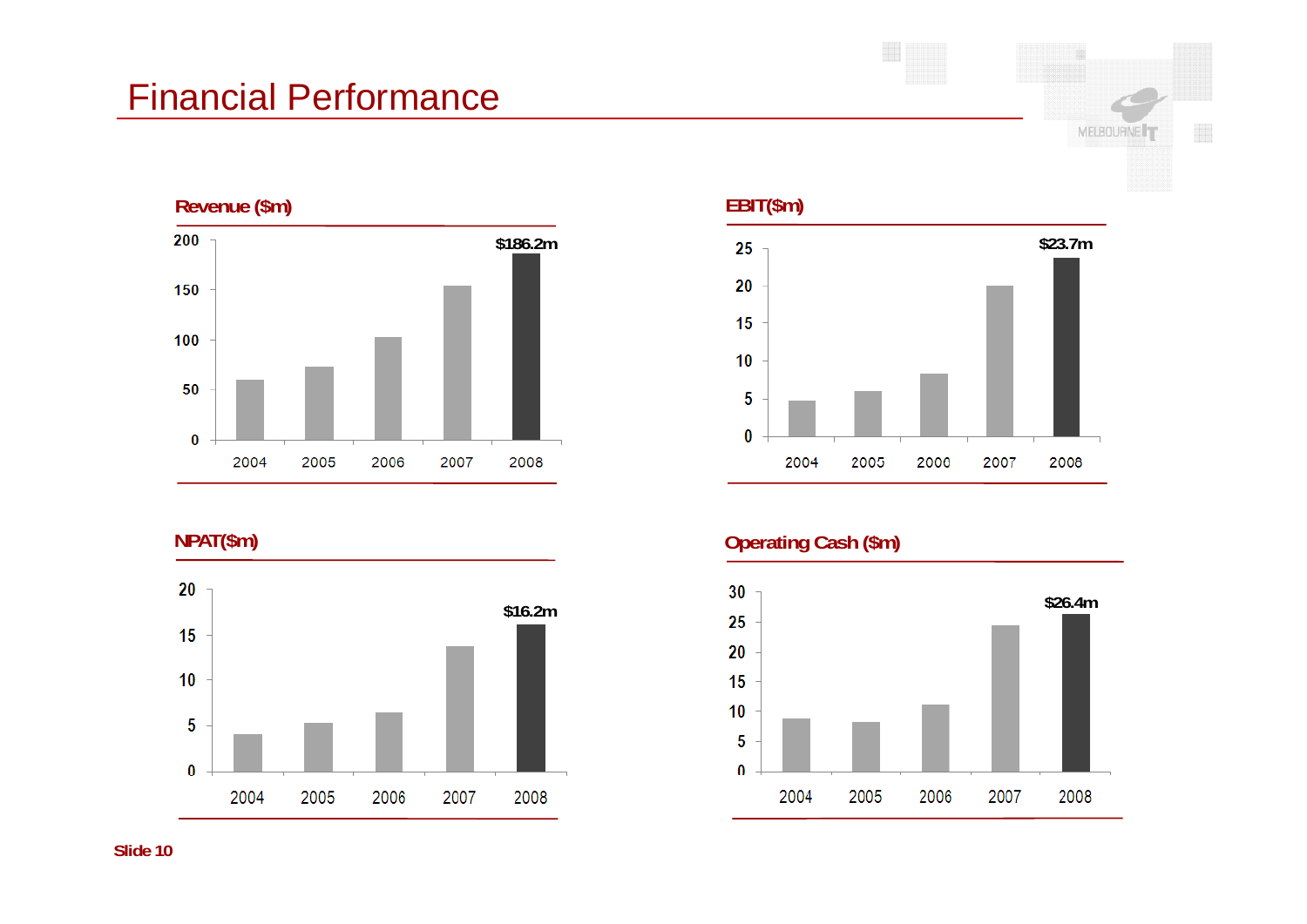#### Financial Performance



#### **Deferred Gross Margin (\$m)**



**Deferred Revenue** 

**Basic EPS & Dividend (¢)**



Deferred Gross Margin *\* 2006 EPS excludes gain on sale of Neulevel*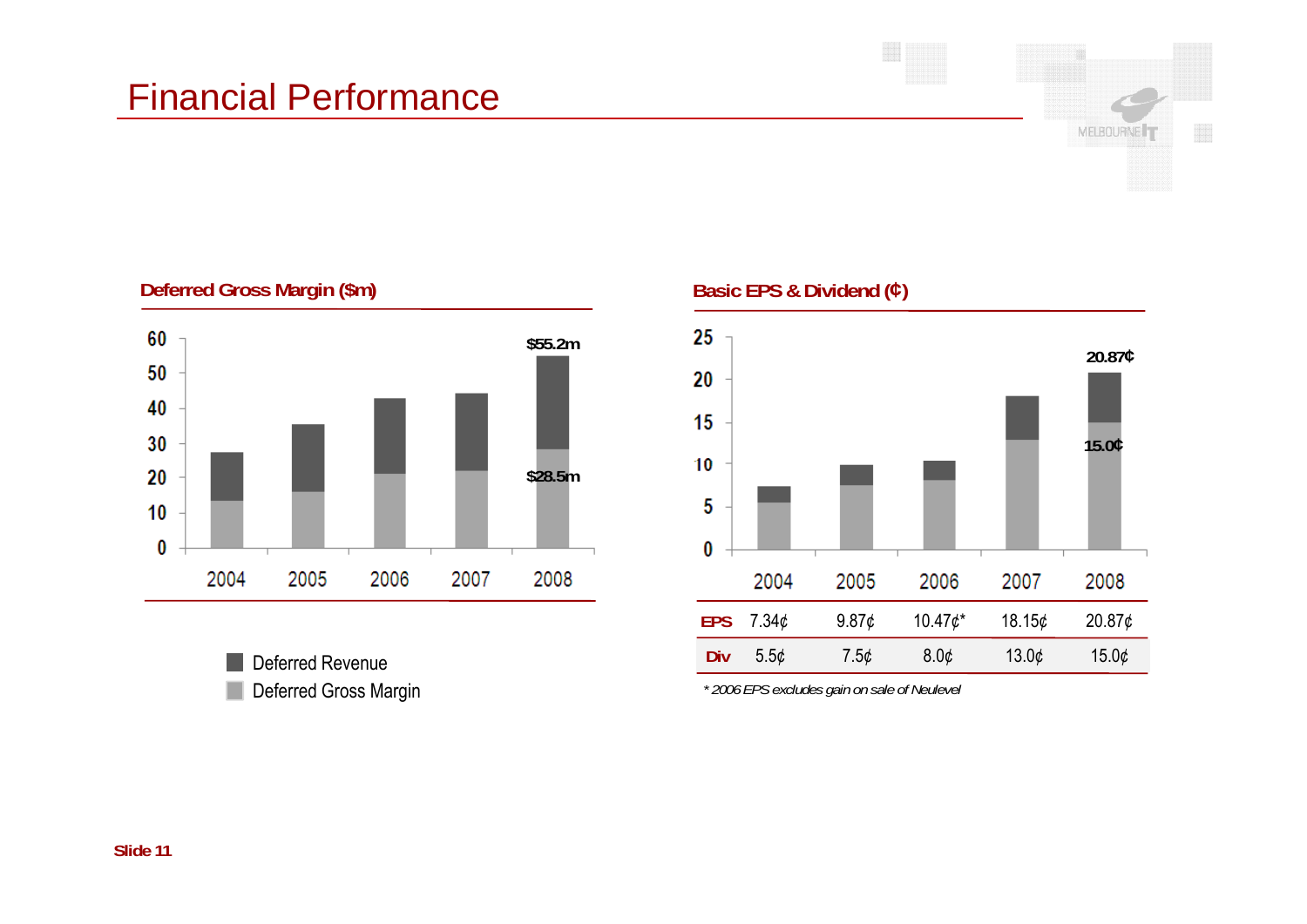## Capex & Treasury



- $\mathbf{r}$ Capex in 2008 up 55% to \$10.0m
	- $\mathbf{r}$ \$6.8m – customer installations
	- п \$2.1m – other internal capex
	- à, \$1.1m – DBMS capital investments
- $\blacksquare$  Forecast capex of \$14m in 2009
	- п \$8m relates to dedicated customer installations
- $\mathbf{r}$  Continued strong cash reserves
	- п Closing cash position of \$28.4m
- $\mathbf{r}$  With DBMS acquisition, external debt balance of \$79.6m as at 31 Dec 08
	- $\blacksquare$  Up from \$57.1m at 30 June 2008 due to changes in the AUD/USD exchange rate, which also positively impact the value of the assets gained
	- × Debt facility will be serviced by USD revenues & earnings which will move in line with the US dollar exchange rate
	- Î. Interest cover >17 times
	- **Effective interest rate in 2008 was 3.95%** ×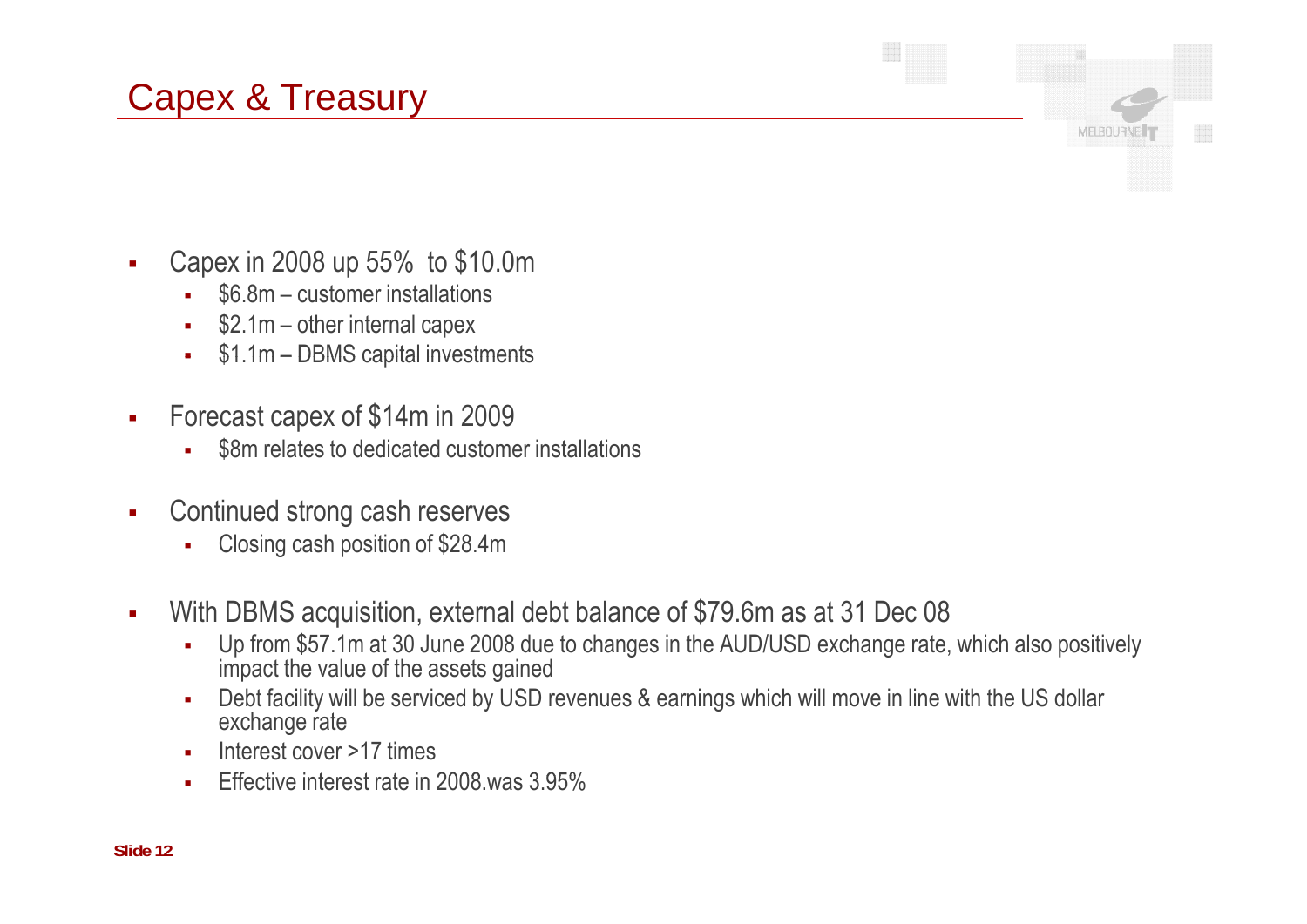#### **Business & Consumer**

| <b>Results</b>                  |              |              |        |
|---------------------------------|--------------|--------------|--------|
|                                 | <b>FY 08</b> | <b>FY 07</b> | Change |
| Revenue                         | \$42.7m      | \$41.3m      | 3%     |
| <b>Contribution Margin</b>      | \$11.8m      | \$11.2m      | 6%     |
| <b>Average Revenue Per User</b> | \$329        | \$303        | 9%     |

- eBusiness Centre Sales up 14% to \$18.3m
- $\mathbf{r}$ Strong growth in SEO, web design & ccTLD products
- $\mathbf{r}$ Launched WebAsia, AliBaba, monthly SEO products
- $\mathbf{r}$ Rolled out SaaS products to Domainz brand
- $\mathbf{r}$  Stabilisation of billing and infrastructure systems provides platform for continued growth

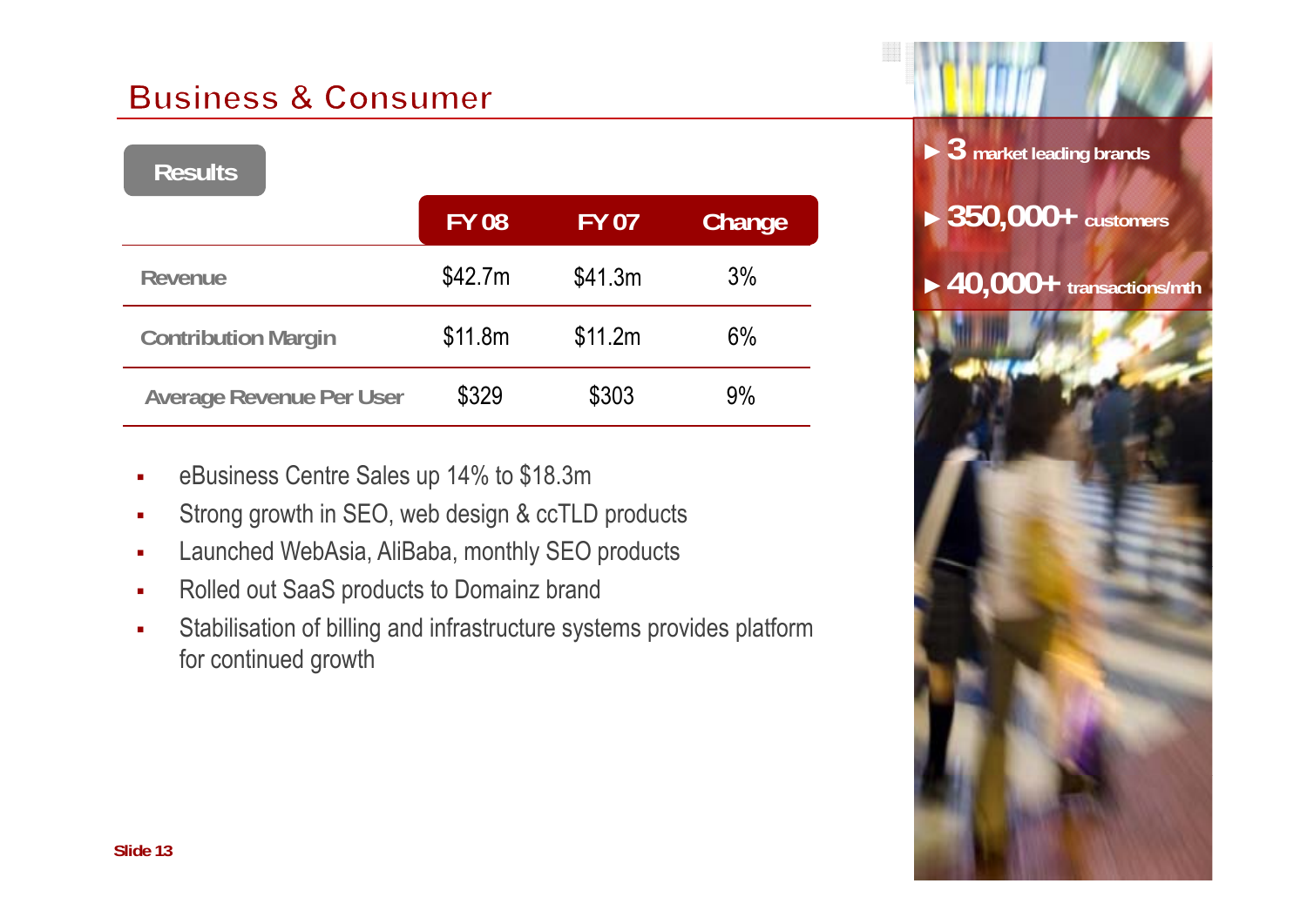#### **Outlook**

- $\mathcal{L}_{\mathcal{A}}$  Continued staff training across eBusiness Centres to improve sales execution & enhance customer management
- $\blacksquare$  Customer segmentation project to leverage existing relationships and drive up-sell opportunities
- $\blacksquare$ Pursue bundling & up-sell opportunities across key brands
	- $\blacksquare$ SaaS products – Managed Exchange, Managed SharePoint, Promotions Manager
	- П Search Engine Marketing services
	- п Web design services
	- П **Advantate**
- $\mathcal{L}_{\mathcal{A}}$  Cement brand positioning as leading single-source supplier of internet services for SMBs in Australia & NZ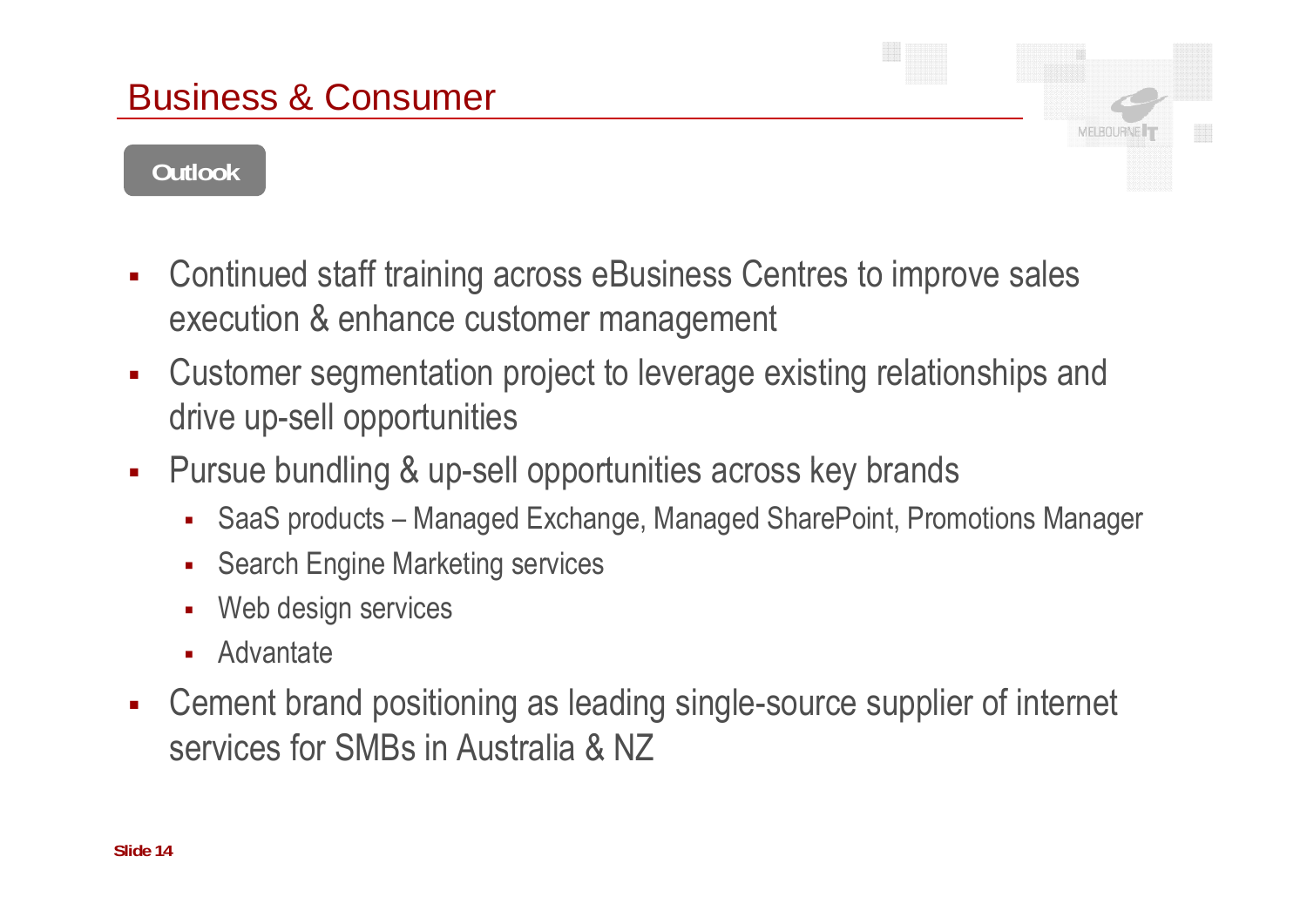## Partner Solutions (formerly Reseller)

| <b>Results</b>                |              |              |        |
|-------------------------------|--------------|--------------|--------|
|                               | <b>FY 08</b> | <b>FY 07</b> | Change |
| Revenue                       | \$61.4m      | \$60.4m      | 2%     |
| <b>Contribution Margin</b>    | \$7.4m       | \$7.8m       | $-5%$  |
| <b>Names Under Management</b> | 4.9m         | 4.8m         | $1\%$  |

- Low growth in NUM due to slowdown & challenges facing large resellers п
	- г NUM up 3% in H108 to 5.0m; but down -2% in H2 08 to 4.9m
	- г Global domain name growth slowed from 28% in 2007 to 16% in 2008
	- г Renewal rates consistent at more than 70%
- п Re-signed major telco partner to 24 month contract
- п Recruited 239 new SMB resellers in 2008
- $\mathbf{u}$  . Continued growth in SaaS products via resellers – up 40% to \$1.5m
	- ۳ Marketing push by major Australian reseller for Managed Exchange

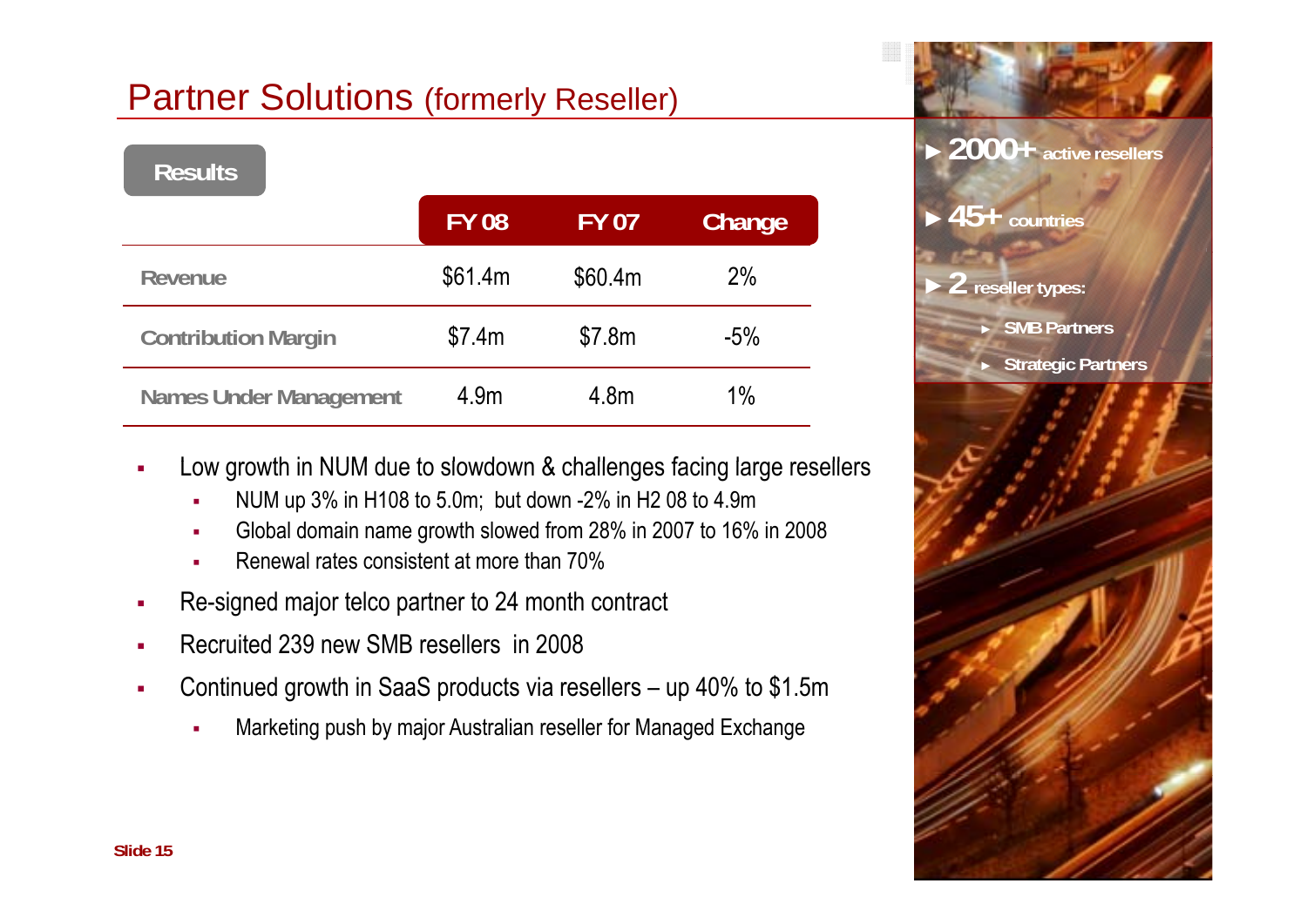#### **Slide 16***\* VeriSign Domain Name Industry Brief – February 2009*

#### Partner Solutions (formerly Reseller)

#### **Outlook**

- $\overline{\phantom{a}}$  New EVP – Partner Solutions, Lori Harmon, to start in March – 20 year Silicon Valley veteran (based in Mountain View)
- $\blacksquare$ Re-energise key global partners
- $\overline{\phantom{a}}$  Forecast domain registrations to continue to slow in 2009
- $\blacksquare$  AUD/USD exchange rate to strongly contribute to improved EBIT result in 2009



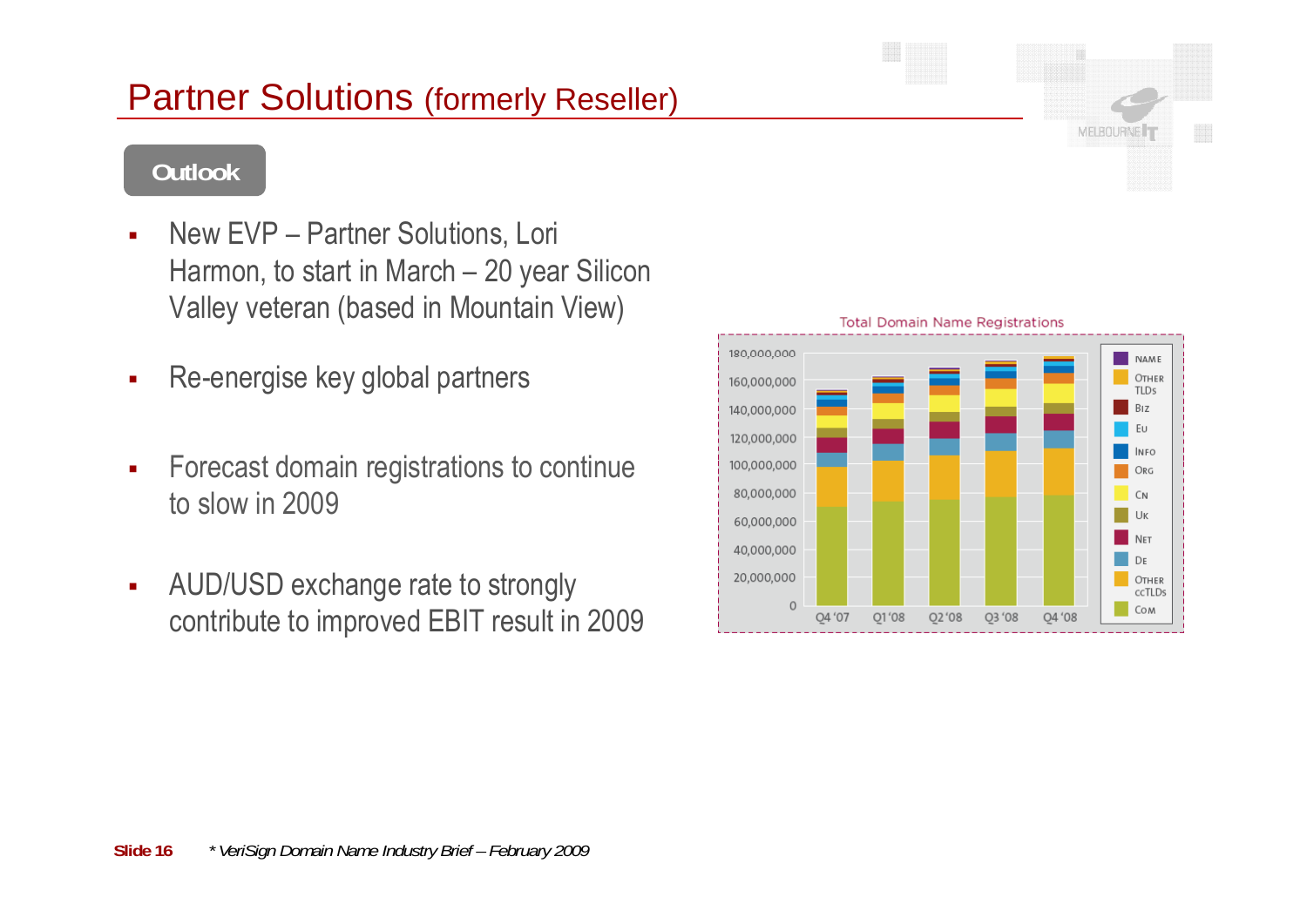## Corporate & Government

| <b>Results</b>                |              |              |        | <b>7 UU T</b> CIIENIS                    |
|-------------------------------|--------------|--------------|--------|------------------------------------------|
|                               | <b>FY 08</b> | <b>FY 07</b> | Change | $\blacktriangleright$ 1,300 servers      |
| Revenue                       | \$26.0m      | \$23.3m      | 12%    | $\triangleright$ 75+TB data transfer/mth |
| <b>Contribution Margin</b>    | \$3.2m       | \$2.8m       | 16%    |                                          |
| <b>New Contracts Signed</b>   | 183          | 131          | 40%    |                                          |
| <b>Average Contract Value</b> | \$127k       | \$103k       | 23%    |                                          |

- г Signed 183 contracts during the year
- Strategic partnerships with key Systems Integrators & consulting firms г
- г New offerings – SiteSafe Disaster Recovery & Voyager Migration **Services**
- г • Service issues resulted in higher than usual customer churn & SLA rebates, although significant improvements achieved by end 2008

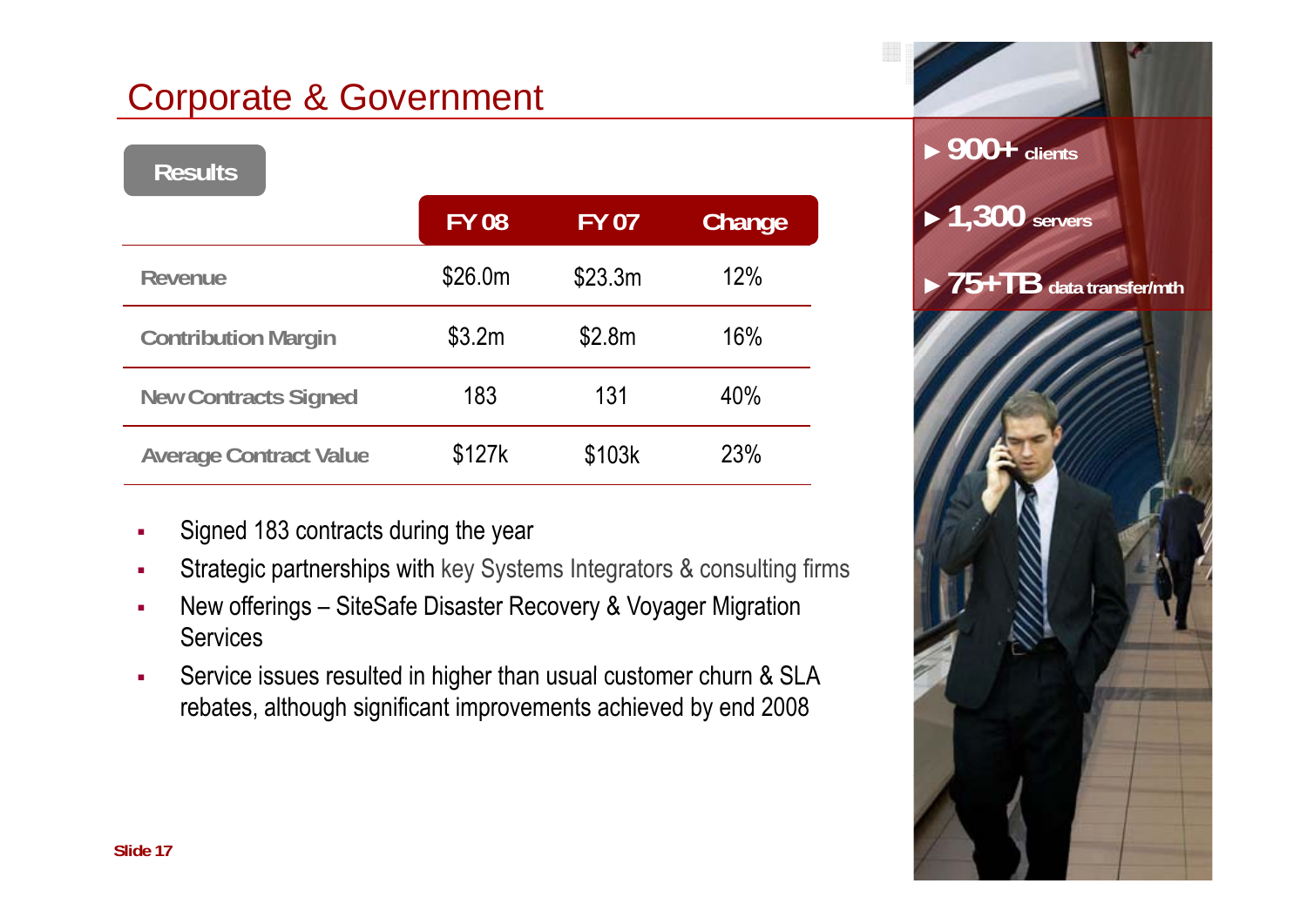## Corporate & Government

#### **Outlook**



- $\mathcal{L}_{\mathcal{A}}$  Technical expertise continues to differentiate
	- × New virtualisation-based Lab Manager will be one of the first of its kind in the world
	- × Cloud based infrastructure offerings in conjunction with VMware (vCloud)
	- × Only hosting co in Asia Pacific to participate in Microsoft Software + Services Incubator program
	- $\blacksquare$ Microsoft Hosting Partner of the Year Award in Australia
- $\mathbf{r}$ Capitalise on trend towards selective outsourcing in current uncertain times
- $\overline{\phantom{a}}$  Continue to grow quality of customer base and move 'up the value chain'
	- Î. Prospect pipeline growing for offerings such as Corporate SharePoint , Corporate Exchange & **MediaPoint**
- Improve systems, documentation and monitoring  $\overline{\phantom{a}}$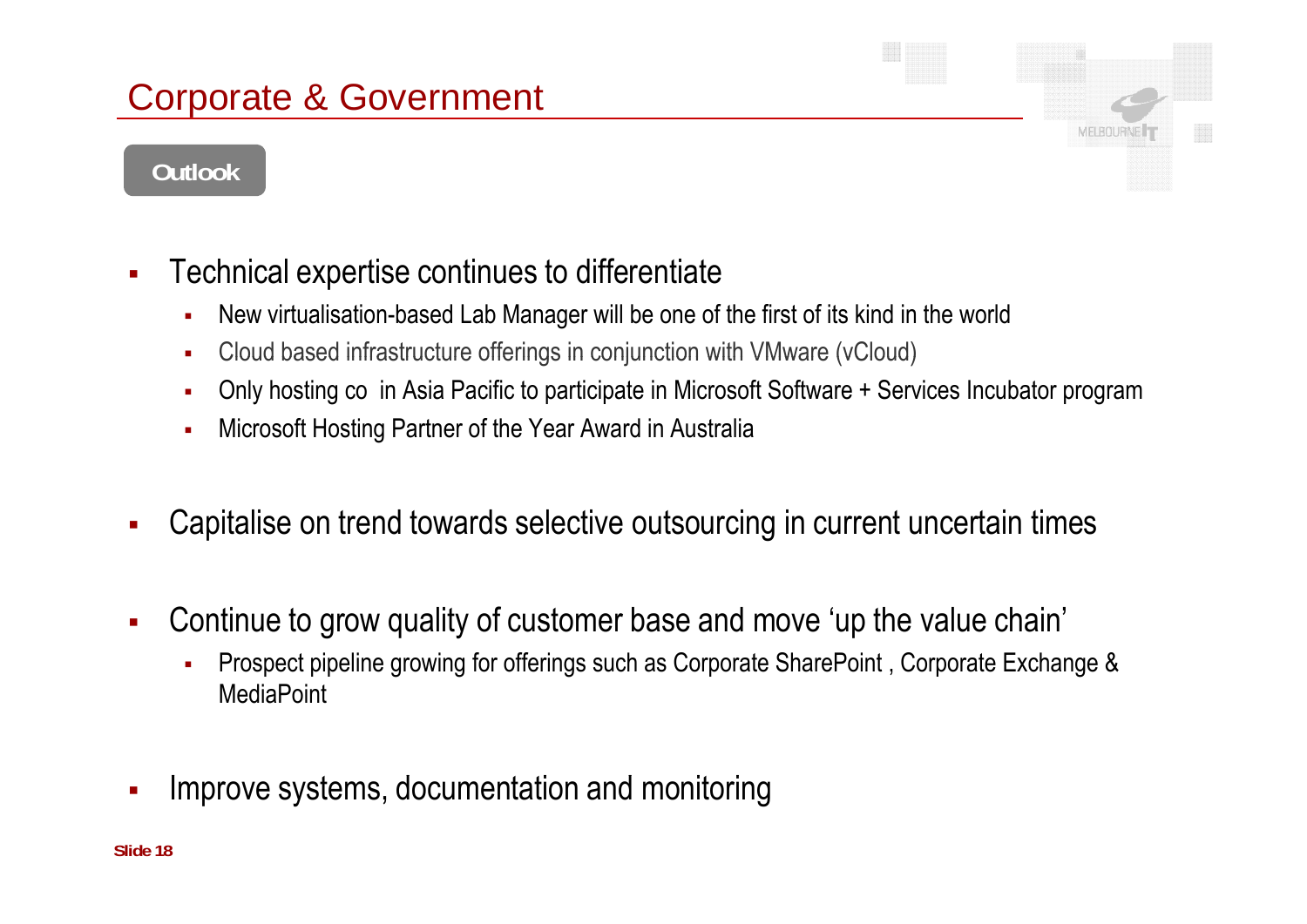## Digital Brand Services

From H1 09 DBMS and CBS results will not be reported separately.

|                                      | <b>FY 08*</b> | FY 07+  | Change |
|--------------------------------------|---------------|---------|--------|
| Revenue CBS                          | \$20.9m       | \$17.1m | 22%    |
| Revenue DBMS                         | \$24.0m       | N/a     | N/a    |
| <b>Total Revenue DBS</b>             | \$44.9m       | \$17.1m | 162%   |
| <b>Consulting Revenue</b>            | \$35.2m       | \$9.2m  | 283%   |
| <b>Contribution Margin CBS</b>       | \$2.7m        | \$0.9m  | 214%   |
| <b>Contribution Margin DBMS</b>      | \$1.6m        | N/a     | N/a    |
| <b>Total Contribution Margin DBS</b> | \$4.3m        | \$0.9m  | 396%   |
| <b>Digital Brands Under Mgt</b>      | 508,449       | 157,732 | 222%   |
| <b>Total Clients</b>                 | 3,102         | 527     | 489%   |



- $\blacksquare$ • 110+ new clients signed in 2008 including Austar, Nissan Australia, Thiess & RACQ<br>• Launched new products - Critical and Corporate DNS
- П Launched new products - Critical and Corporate DNS
- П Acquired upgraded services following DBMS acquisition
	- г Anti-phishing services
	- г Domain management portal
- п Value-added services for CBS up 75% vs 2007 for DNS, monitoring, recovery & web traffic analytics



►**99%+ client retention**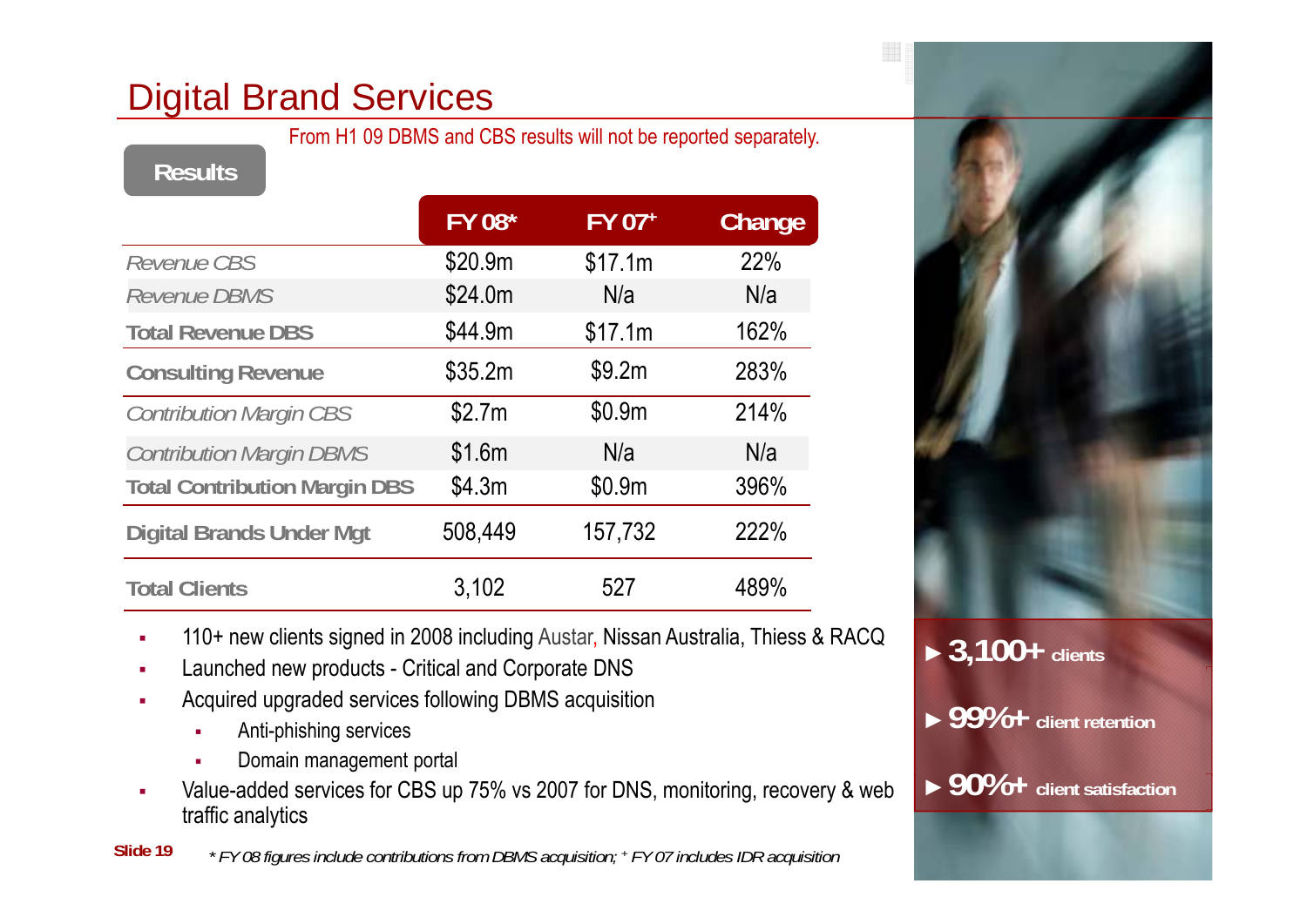## Digital Brand Services

#### **Outlook**

- Kanchan Mhatre promoted to EVP – Digital Brand Services, strong Ranchan Milatie promoted to EVF – Digital Brand Services, strong and **ARPU 2008 (\$k/yr)**<br>background in integrating businesses and driving profitable growth, and an analytical 20 years' experience in internet industry (based in NY)
- • Customer demand continues to grow for new services, including  $\frac{30}{25}$  s24k
	- г Premium DNS solutions
	- г Monitoring & recovery (OBIS)
	- $\mathbf{r}$ Web traffic analytics
- ICANN TLD liberalisation to increase domain management complexity and offer new branding opportunities for clients
- **EXPLE FIGUREY INTERS INTER INTER INTERED FEEDED Drawing School Contracts** Supersted ■ offerings, transitioning beyond legal / IP clients to marketing clients
- Investment in systems – such as provisioning and back office support - to continue to improve client service & operational efficiency
- Economic instability will drive cost-cutting focus and expect to see<br>Some pricing pressure during 2009 *Anti-Phishing Working Group, Dec 08* ■





**MELBOURNE** 





**Slide 20**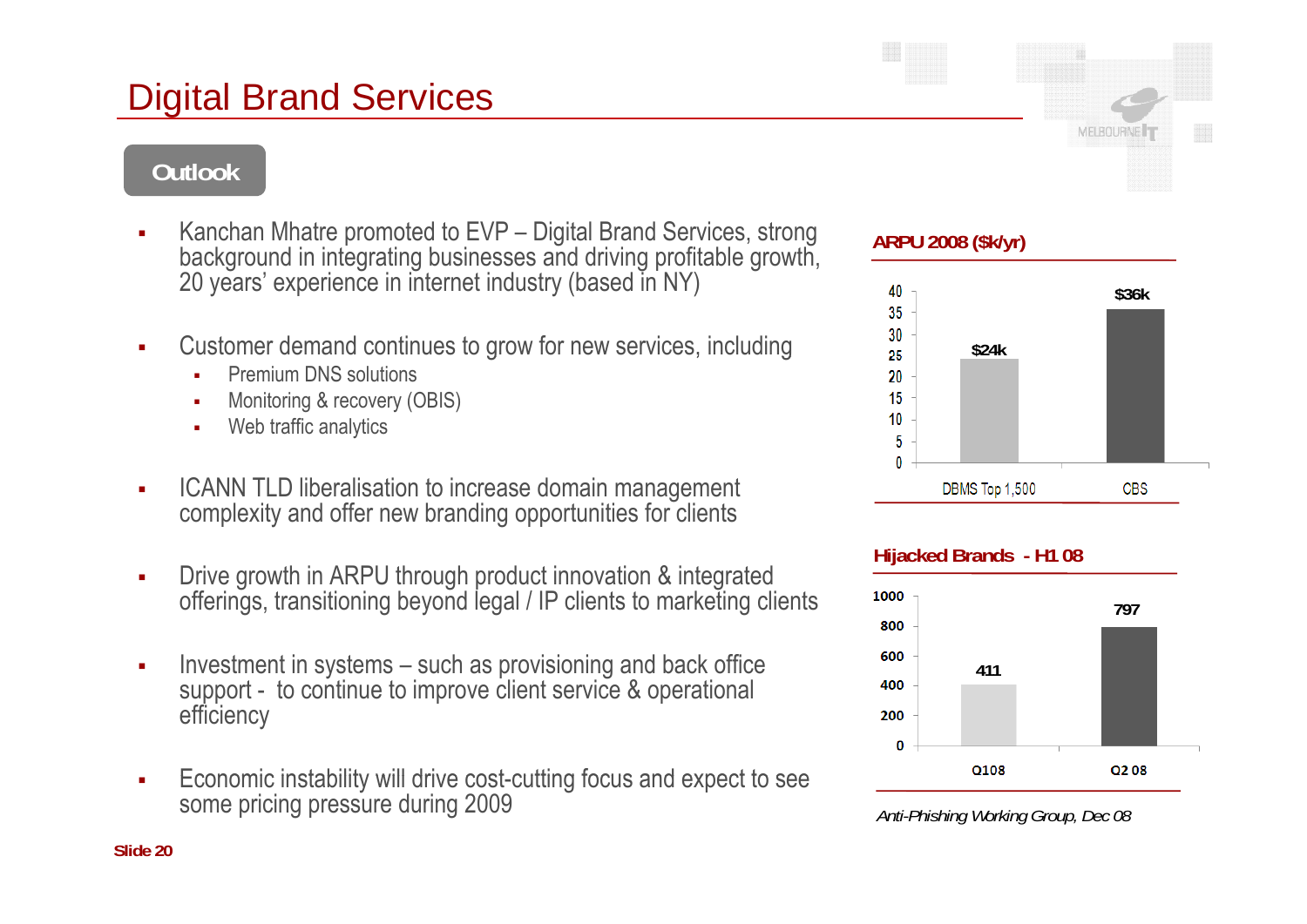#### **Integration Update**

- DBMS integration into Melbourne IT meeting all targets  $\overline{\phantom{a}}$ 
	- $\mathbf{r}$ On track to meet one-off integration & transition costs of US\$3.8m for entire project
	- Ē. Majority of integration to be completed in Q2 2009
	- × Focus on sales & enhancing service levels
	- × In mid January, migrated DBMS onto unified Melbourne IT platform
	- $\blacksquare$ Unified systems established – CRM, Finance, HR, Payroll, Billing (US)
- $\blacksquare$  Integration tasks in 2009
	- $\blacksquare$ Complete customer migration onto combined Digital Brand Management portal
	- × Integration to the automated domain name registration system
	- × Unified systems established – CRM, Finance, HR, Payroll, Billing (Europe)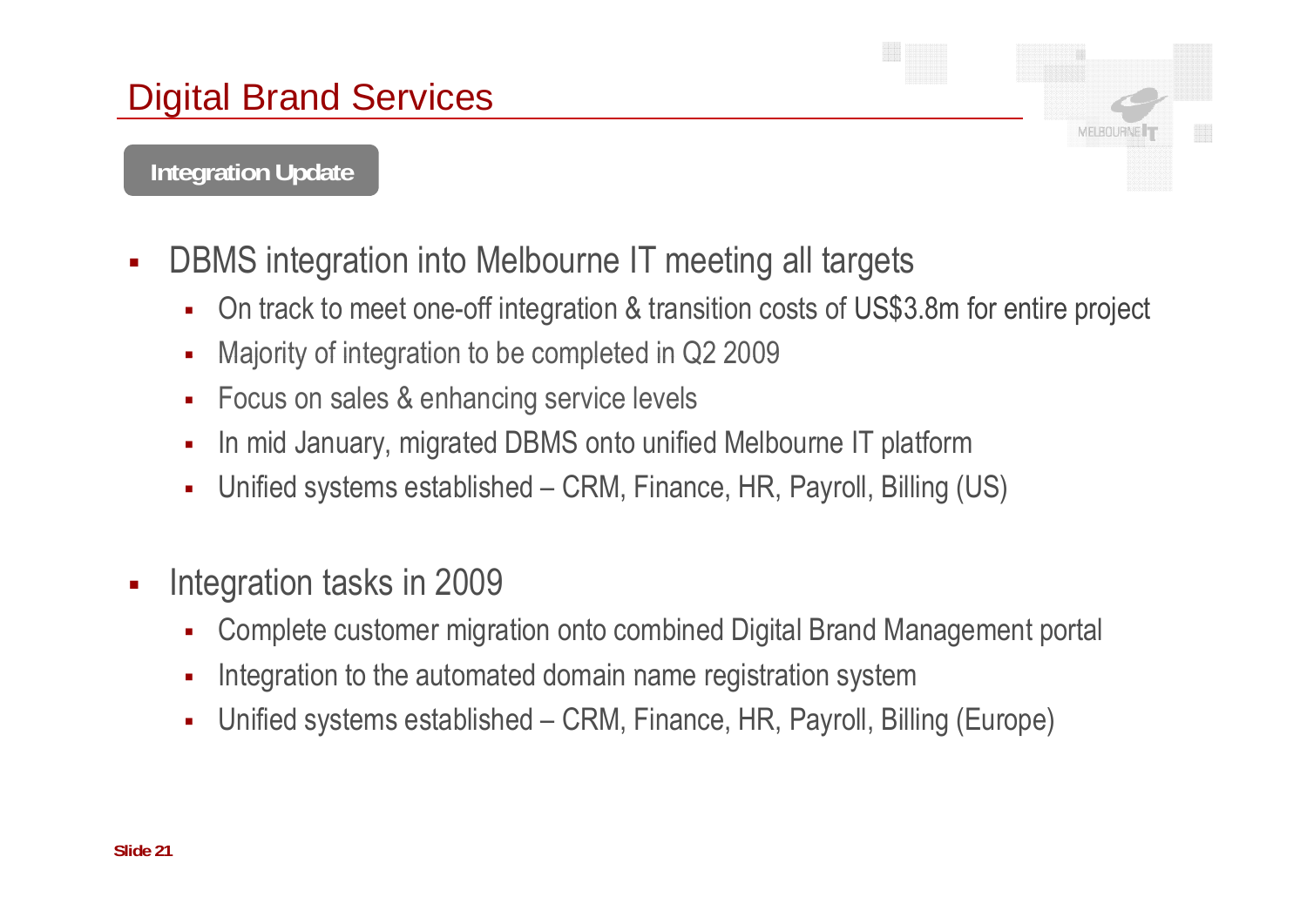## ForTheRecord

| <b>Results</b>                  |              |              |        |
|---------------------------------|--------------|--------------|--------|
|                                 | <b>FY 08</b> | <b>FY 07</b> | Change |
| Revenue                         | \$8.9m       | \$10.6m      | $-16%$ |
| <b>Contribution Margin</b>      | \$0.5m       | \$0.7m       | $-28%$ |
| <b>Recording Solutions Sold</b> | 2,785        | 3,244        | $-14%$ |

- Focus on building sales pipeline & re-energising strategic relationships  $\mathbf{r}$
- × Growth of annuity business - sold 1,319 upgrade solutions in 2008, over 500% growth
- $\mathbf{r}$  Key digital recording customers signed in 2008:
	- п Hong Kong Courts (annuity support business)
	- × Courts of British Columbia, Canada
	- ▄ Courts of Abu Dhabi
	- п Republic of Ireland
- Î. Developed custom web-based solution for Australian Federal Parliament

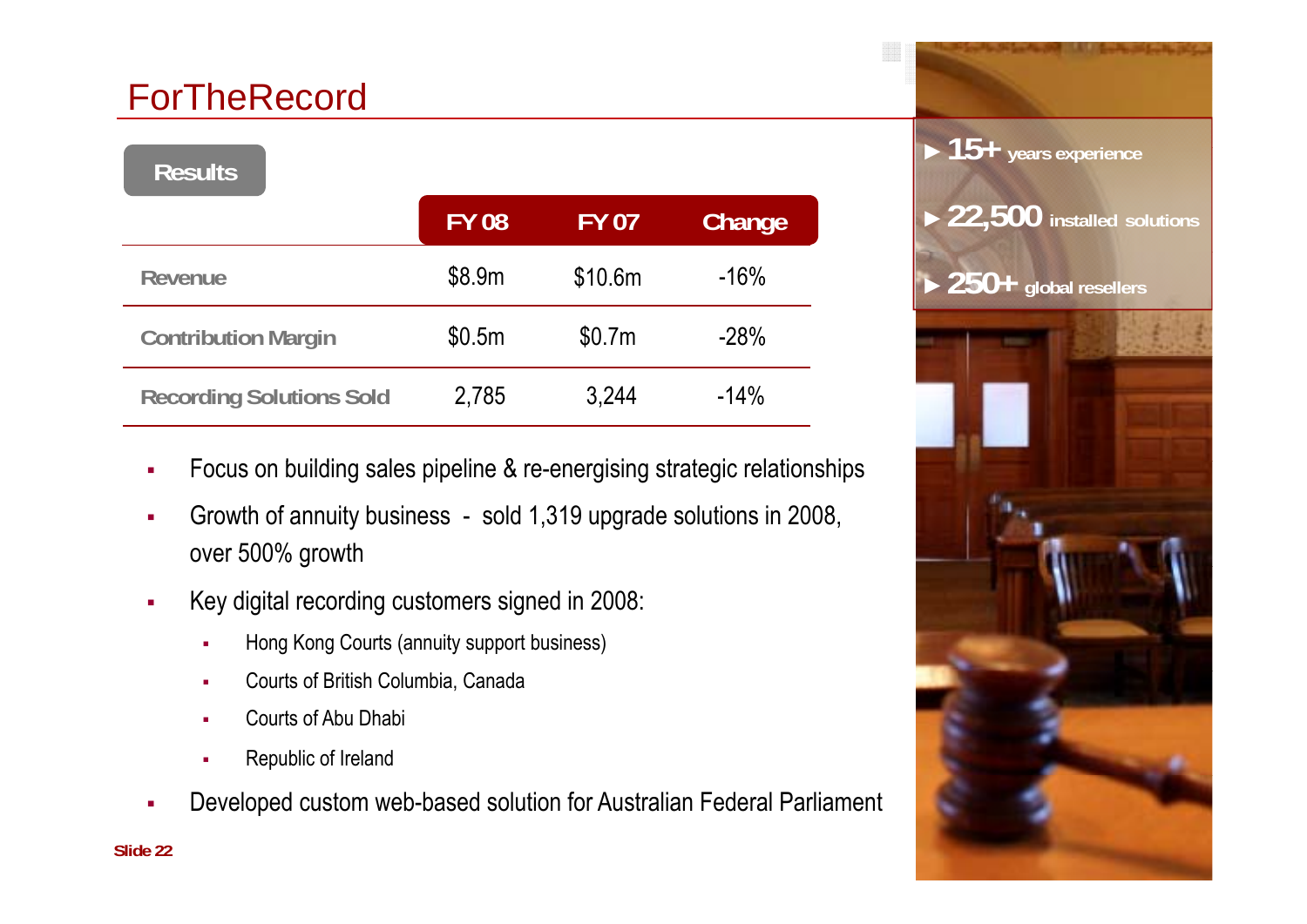## **ForTheRecord**

#### **Outlook**

- Success of management restructure evident 2009 has started well  $\overline{\phantom{a}}$
- $\overline{\phantom{a}}$  Rebuilding phase continuing
	- $\blacksquare$ Further process & productivity improvements
	- Î. Regain reputation for industry-leading product development
	- r. Improved reseller relationships and provide comprehensive training roll out
	- × Enhance FTR brand value & awareness
- $\overline{\phantom{a}}$ Pursue new translated product strategy in Latin America & Middle East
- $\mathcal{L}_{\mathcal{A}}$ Continue to expand presence in Legal and Law Enforcement Markets globally
- $\overline{\phantom{a}}$ Grow service offerings and transition to annuity revenue streams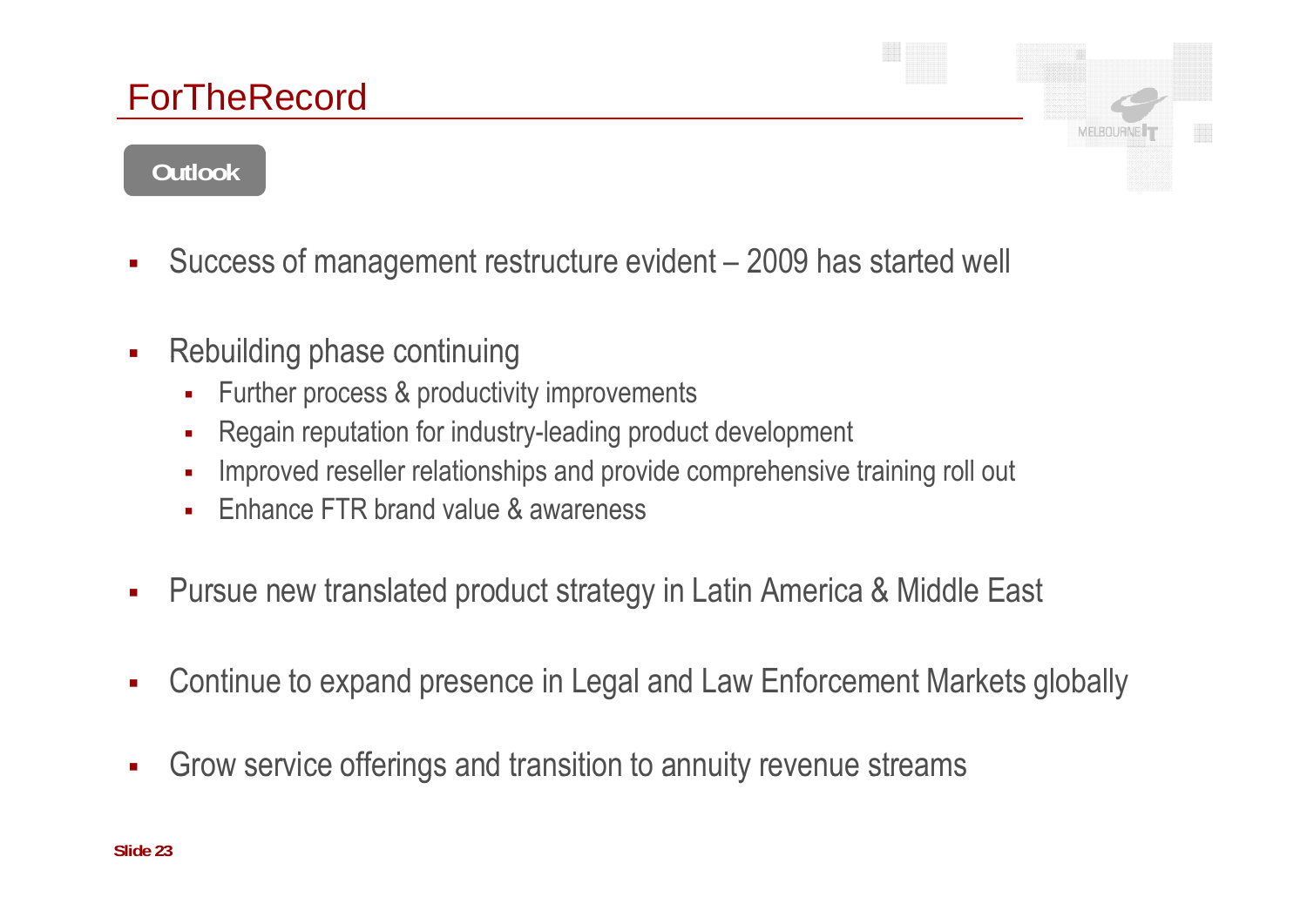# **MELBOURN**

#### **Overview**

- Although experienced slowdown in all divisions in Q4 08, early Q1 09 i. indications are positive and meeting growth expectations
- $\overline{\phantom{a}}$ We are taking the same prudent approach to managing our business
	- $\mathcal{L}_{\mathcal{A}}$ Removing costs
	- $\mathbf{r}$ Reducing administration
	- $\mathcal{L}_{\mathcal{A}}$ Consolidating suppliers
	- $\blacksquare$ Leveraging relationships
	- Ì. - Improving productivity
	- $\overline{\phantom{a}}$ Slowing the hiring of new and replacement staff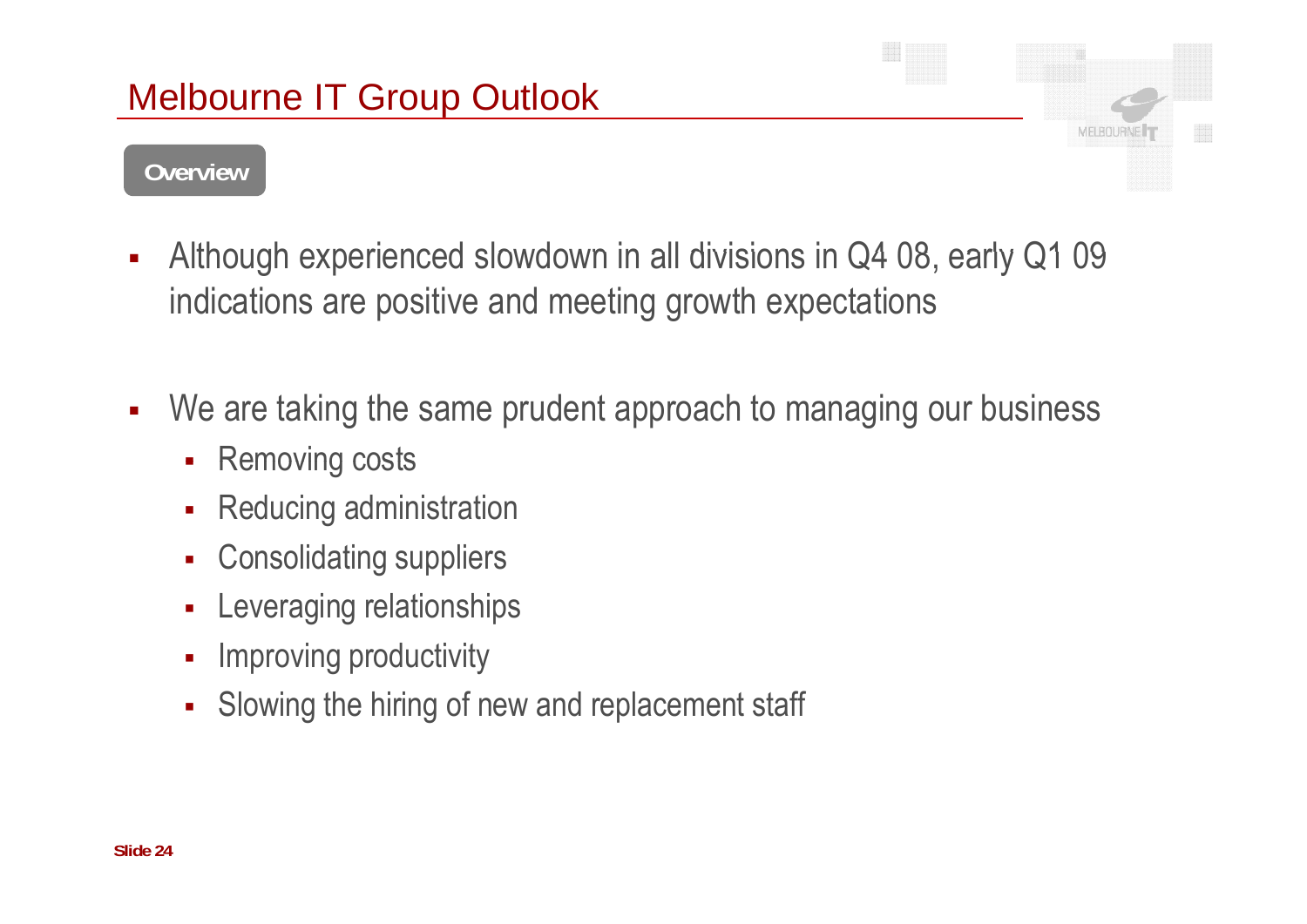## Melbourne IT Group Outlook

#### **Investments**

- $\mathcal{L}_{\mathcal{A}}$  Continued commitment to investing for the future
	- Ì. Development and consolidation of systems
	- $\blacksquare$  Recruiting additional sales & customer support staff
		- eBusiness Centre staff to grow 29% in 2009
		- Added DBS Business Development Managers in Germany, Sweden, UK & US
	- $\blacksquare$ IWS transformation, with a dedicated team leading this project
- $\overline{\phantom{a}}$  New product innovation & enhancements
	- $\blacksquare$ • Registry opportunities from new '.brand' gTLDs
	- $\blacksquare$ Further development of monitoring, recovery & web traffic analytics services
	- П Continued upgrade of hosted software products
	- $\blacksquare$ Roll out of cloud computing capability
	- I. Extending Arabic and Spanish language support for digital recording & storage products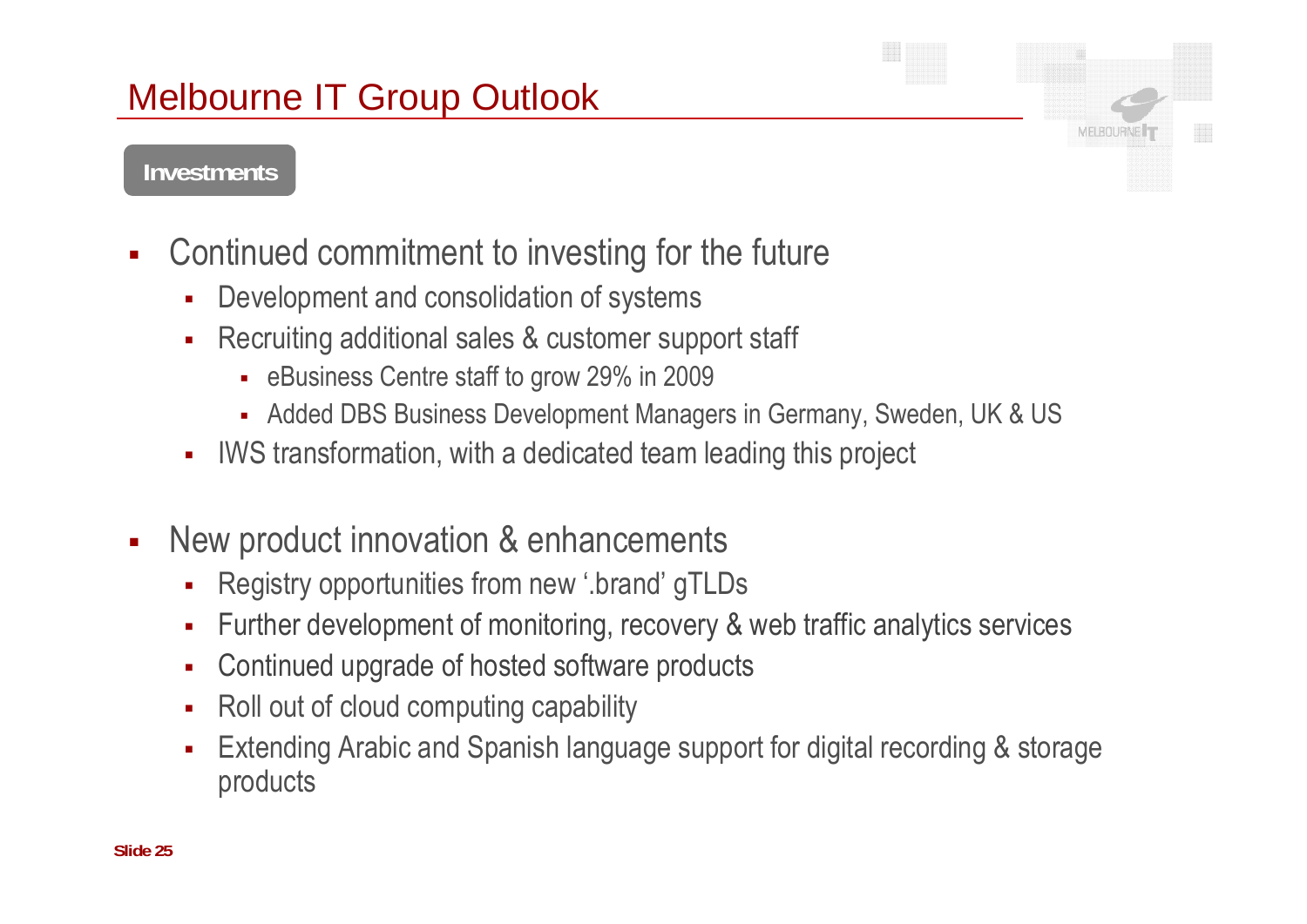

#### **DBMS & Advantate**

- $\mathcal{L}_{\mathcal{A}}$  DBMS integration to be substantially completed by June 2009
	- $\blacksquare$ Forecast EBIT contribution of DBMS to exceed \$4.0m+ in 2009
- $\overline{\phantom{a}}$  Advantate is moving beyond the start-up phase and is focused on customer acquisition
	- $\mathbf{r}$ Current economic climate is creating short-term challenges
	- $\blacksquare$ • Q1 2009 sales results are growing steadily
	- $\mathcal{L}_{\mathcal{A}}$ Forecast EBIT impact in 2009 expected to be \$500k loss
	- п Expected to break even in Q4 09
	- П - Business line is a natural extension to MLB service offering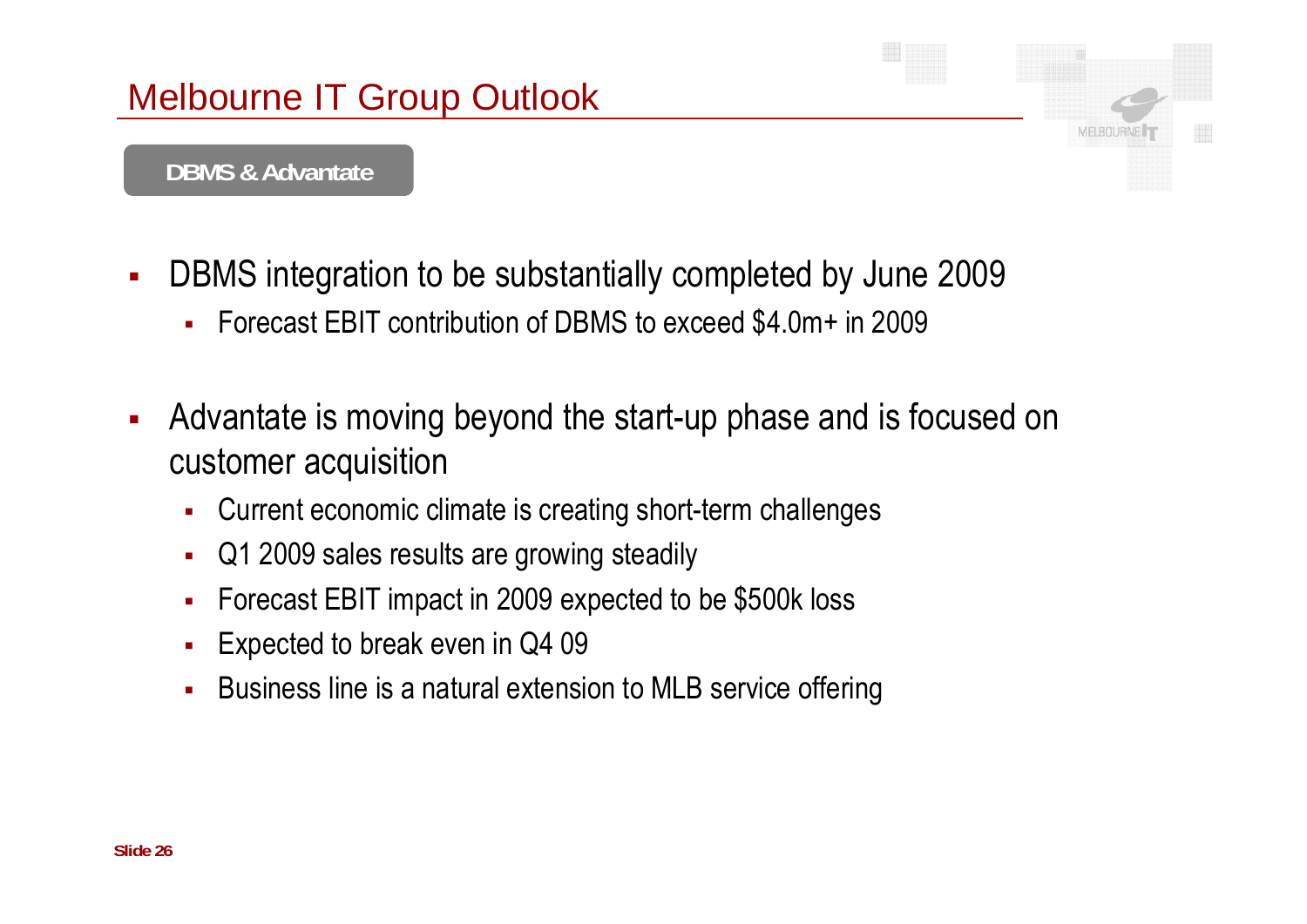- $\overline{\phantom{a}}$ We expect to outperform our 2008 result in 2009
- $\overline{\phantom{a}}$  Encouraging start to 2009
	- $\mathbf{r}$ Favourable exchange rates
	- $\blacksquare$ • Full year contribution from DBMS
	- $\blacksquare$ Significant reduction in TSA and integration costs from DBMS acquisition
	- $\mathcal{L}_{\mathcal{A}}$ Cost control strategies in place across the board
	- $\blacksquare$ 90% of revenue is annuity based
	- $\blacksquare$ ARPU continues to grow
	- Ē. Upgraded value-added services – such as SaaS, web traffic, monitoring & recovery, FTR Gold with Arabic language support – are getting traction with customers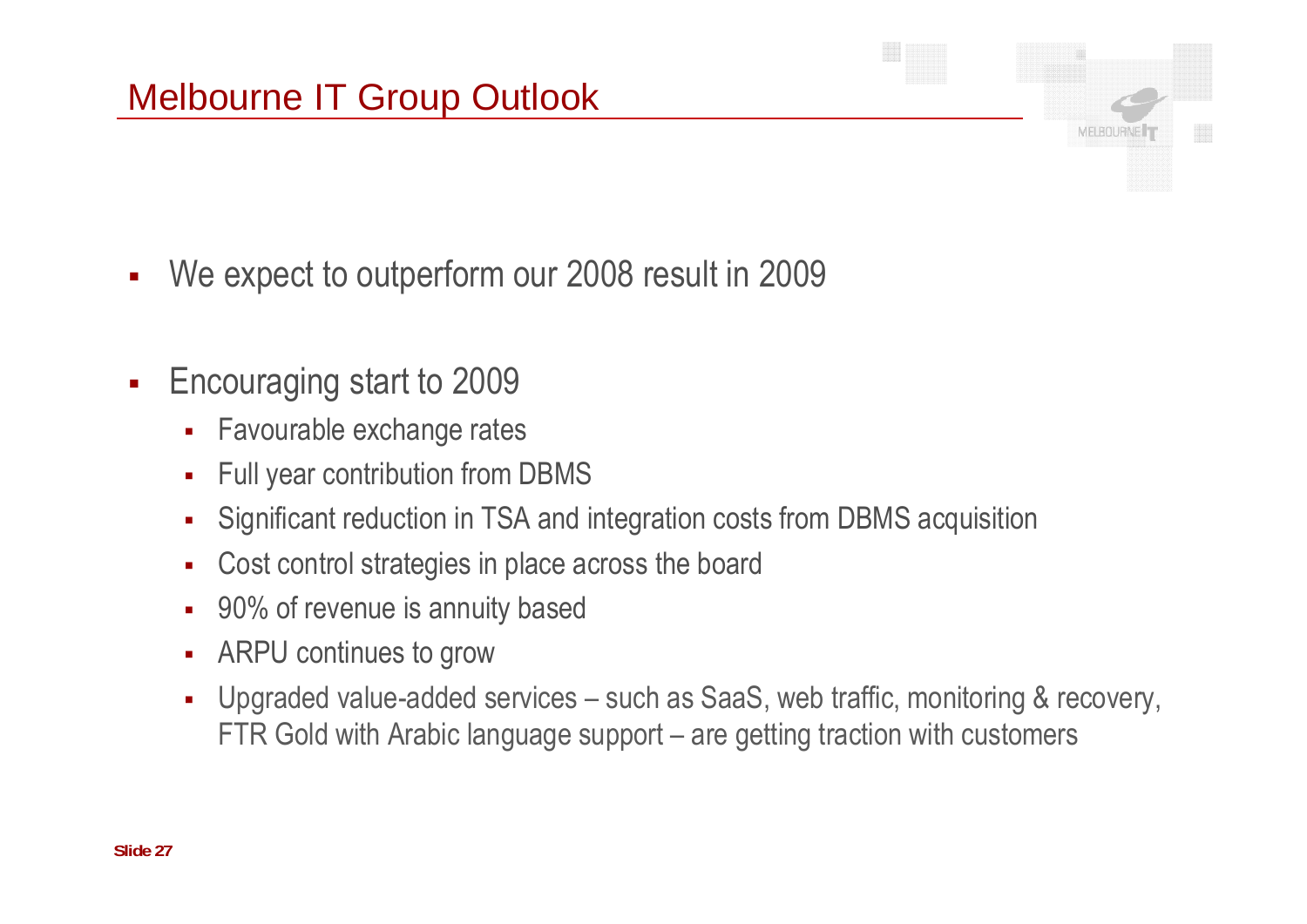- $\mathcal{L}_{\mathcal{A}}$  We will continue to evolve to be a global leader in IT services
	- $\blacksquare$ Provide tools to SMBs to help them succeed online
	- Ē. Manage critical applications for businesses online
	- Ē. Manage digital brands globally & optimise their performance
	- $\blacksquare$ Provide digital recording services that capture critical information for organisations
- $\mathbf{r}$ We are committed to:
	- $\blacksquare$ Creating a global leadership position in these four key areas of our business
	- п Continuing to outperform
	- Ē. Making 2009 our 7<sup>th</sup> year in a row of profitable growth
	- $\blacksquare$ Creating opportunities for our staff
	- Rewarding our shareholders Ē.